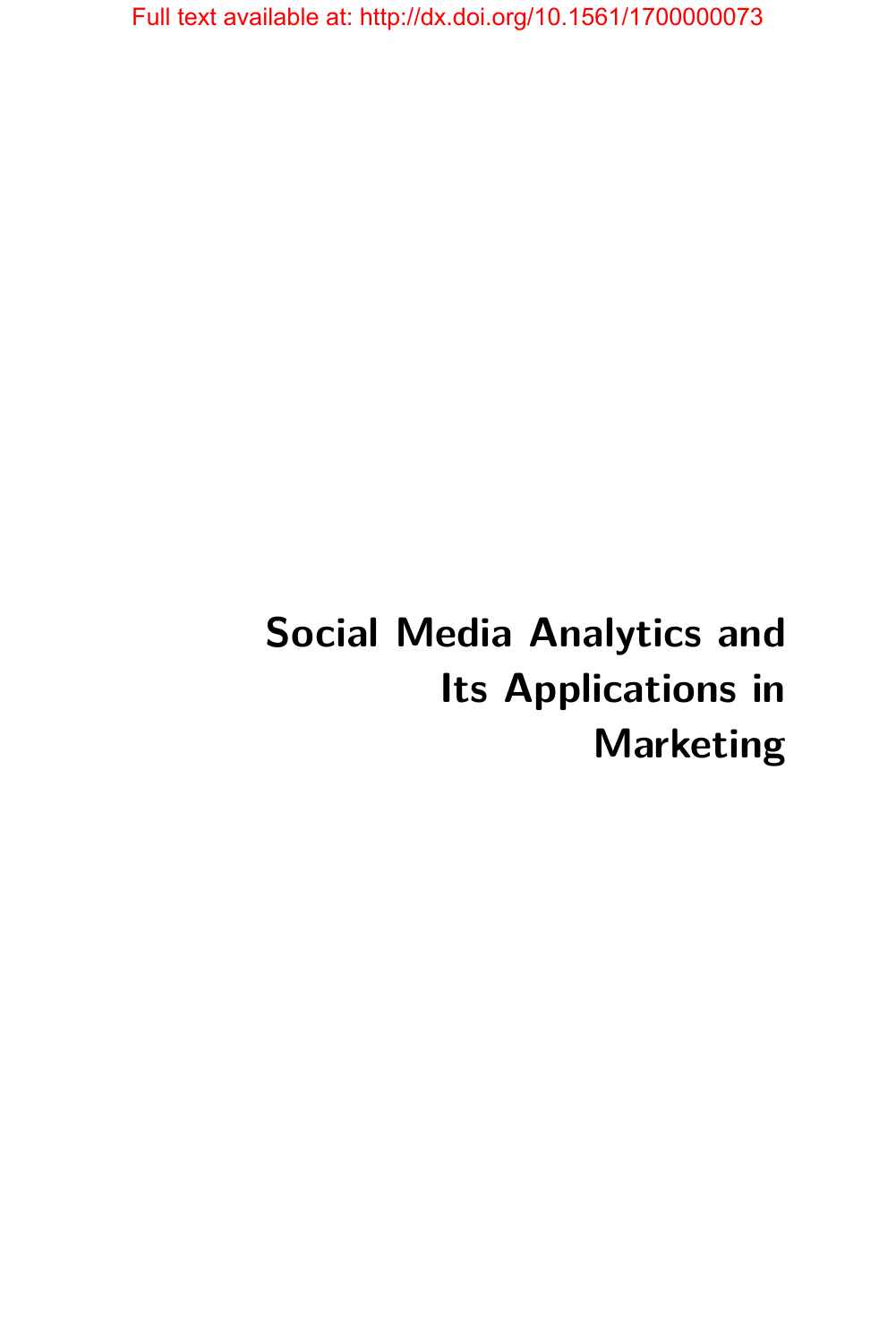#### **Other titles in Foundations and Trends® in Marketing**

*Privacy and Consumer Empowerment in Online Advertising* W. Jason Choi and Kinshuk Jerath ISBN: 978-1-68083-920-3

*Studying Healthcare from a Marketing Perspective* Dawn Iacobucci and Deidre Popovich ISBN: 978-1-68083-918-0

*Aggregate Advertising Expenditure in the U.S. Economy: Measurement and Growth Issues in the Digital Era* Alvin J. Silk and Ernst R. Berndt ISBN: 978-1-68083-872-5

*Brands: An Integrated Marketing, Finance, and Societal Perspective* Bobby J. Calder ISBN: 978-1-68083-746-9

*Machine Learning in Marketing: Overview, Learning Strategies, Applications, and Future Developments* Vinicius Andrade Brei ISBN: 978-1-68083-720-9

*Crowdfunding Platforms: Ecosystem and Evolution* Yee Heng Tan and Srinivas K. Reddy ISBN: 978-1-68083-698-1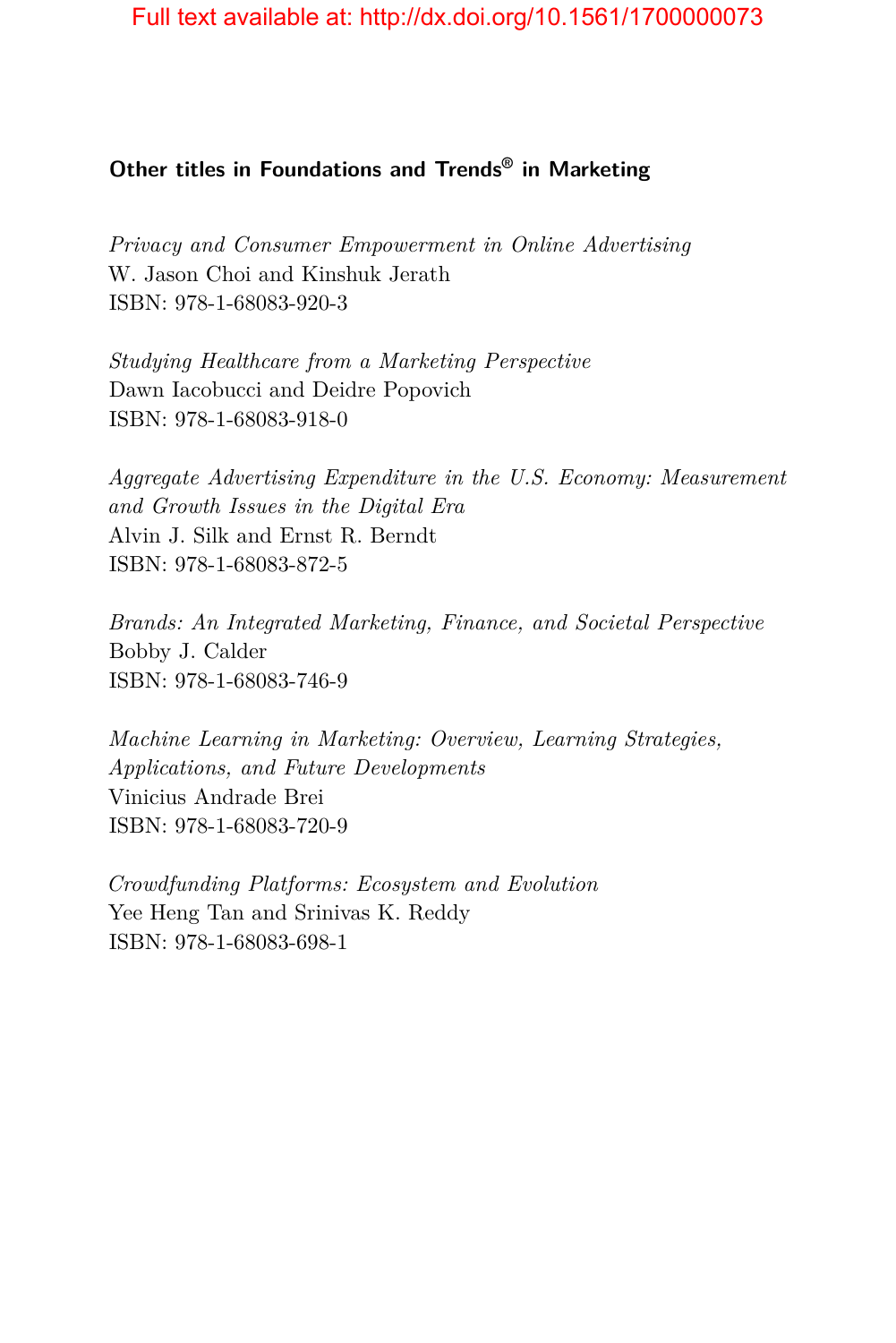# **Social Media Analytics and Its Applications in Marketing**

## **Sangkil Moon**

Belk College of Business The University of North Carolina at Charlotte USA smoon13@uncc.edu

> **Dawn Iacobucci** Owen Graduate School of Management Vanderbilt University USA dawn.iacobucci@vanderbilt.edu

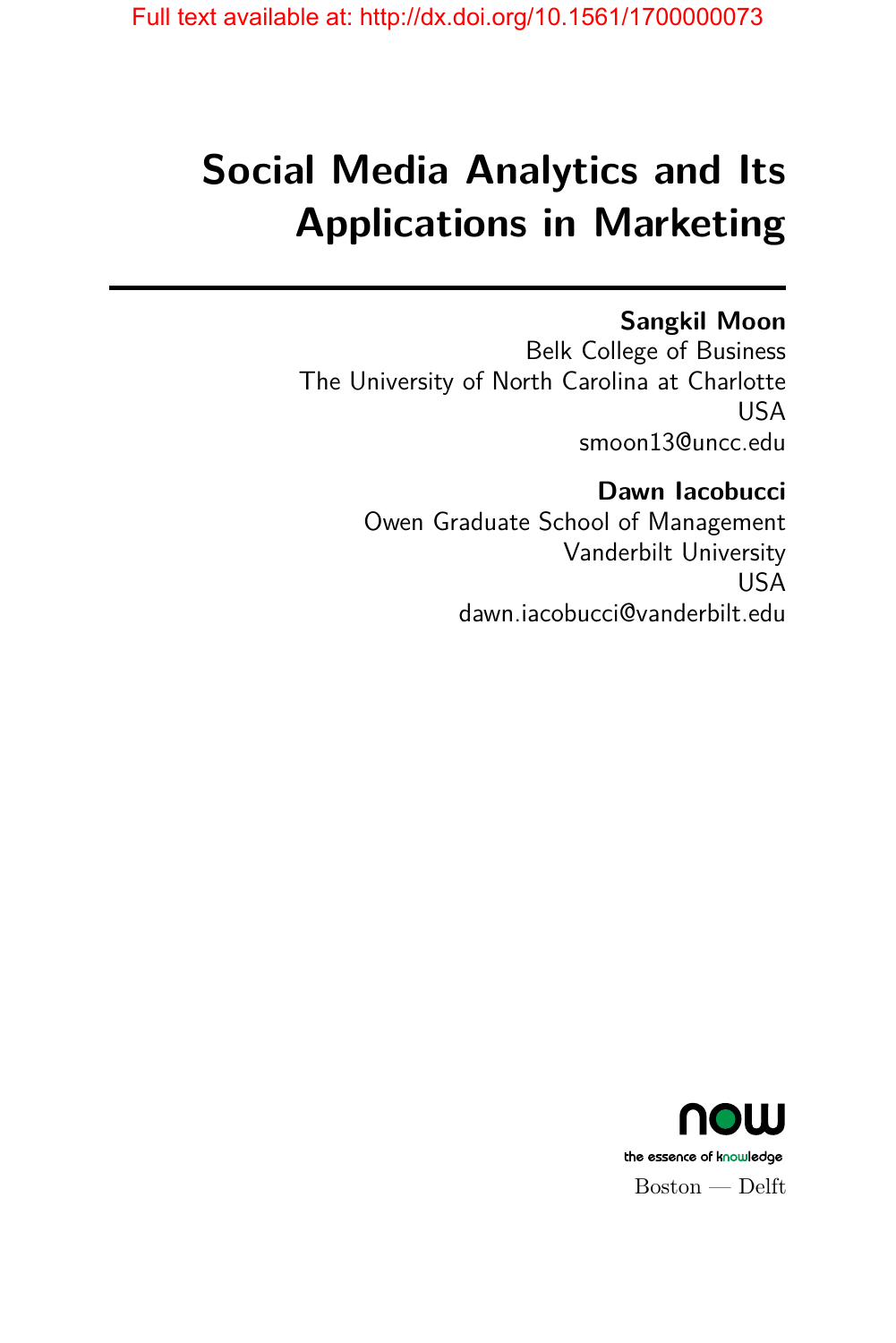## **Foundations and Trends® in Marketing**

*Published, sold and distributed by:* now Publishers Inc. PO Box 1024 Hanover, MA 02339 United States Tel. +1-781-985-4510 www.nowpublishers.com sales@nowpublishers.com

*Outside North America:* now Publishers Inc. PO Box 179 2600 AD Delft The Netherlands Tel. +31-6-51115274

The preferred citation for this publication is

S. Moon and D. Iacobucci. *Social Media Analytics and Its Applications in Marketing*. Foundations and Trends<sup>®</sup> in Marketing, vol. 15, no. 4, pp. 213–292, 2022.

ISBN: 978-1-68083-953-1 © 2022 S. Moon and D. Iacobucci

All rights reserved. No part of this publication may be reproduced, stored in a retrieval system, or transmitted in any form or by any means, mechanical, photocopying, recording or otherwise, without prior written permission of the publishers.

Photocopying. In the USA: This journal is registered at the Copyright Clearance Center, Inc., 222 Rosewood Drive, Danvers, MA 01923. Authorization to photocopy items for internal or personal use, or the internal or personal use of specific clients, is granted by now Publishers Inc for users registered with the Copyright Clearance Center (CCC). The 'services' for users can be found on the internet at: www.copyright.com

For those organizations that have been granted a photocopy license, a separate system of payment has been arranged. Authorization does not extend to other kinds of copying, such as that for general distribution, for advertising or promotional purposes, for creating new collective works, or for resale. In the rest of the world: Permission to photocopy must be obtained from the copyright owner. Please apply to now Publishers Inc., PO Box 1024, Hanover, MA 02339, USA; Tel. +1 781 871 0245; www.nowpublishers.com; sales@nowpublishers.com

now Publishers Inc. has an exclusive license to publish this material worldwide. Permission to use this content must be obtained from the copyright license holder. Please apply to now Publishers, PO Box 179, 2600 AD Delft, The Netherlands, www.nowpublishers.com; e-mail: sales@nowpublishers.com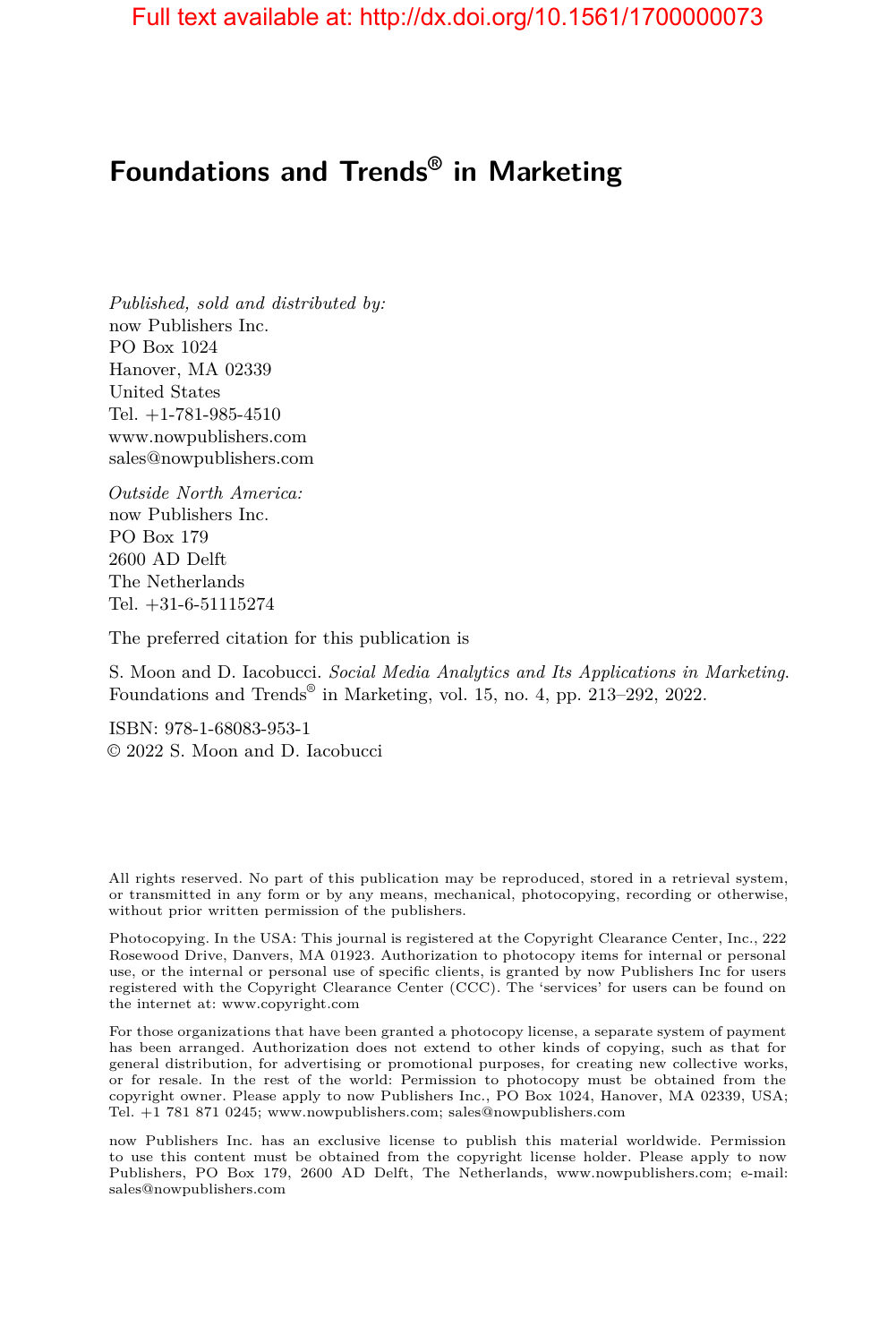## **Foundations and Trends® in Marketing** Volume 15, Issue 4, 2022 **Editorial Board**

#### **Editor-in-Chief**

**Jehoshua Eliashberg** University of Pennsylvania

#### **Associate Editor**

Bernd Schmitt *Columbia University*

#### **Editors**

Dawn Iacobucci *Vanderbilt University*

Ganesh Iyeri *University of California, Berkeley*

Anirban Mukhopadhyayi *HKUST*

Sharon Ngi *Nanyang Technological University*

Gerrit van Bruggeni *Erasmus University*

Miguel Villas Boasi *University of California, Berkeley*

Hema Yoganarasimhani *University of Washington*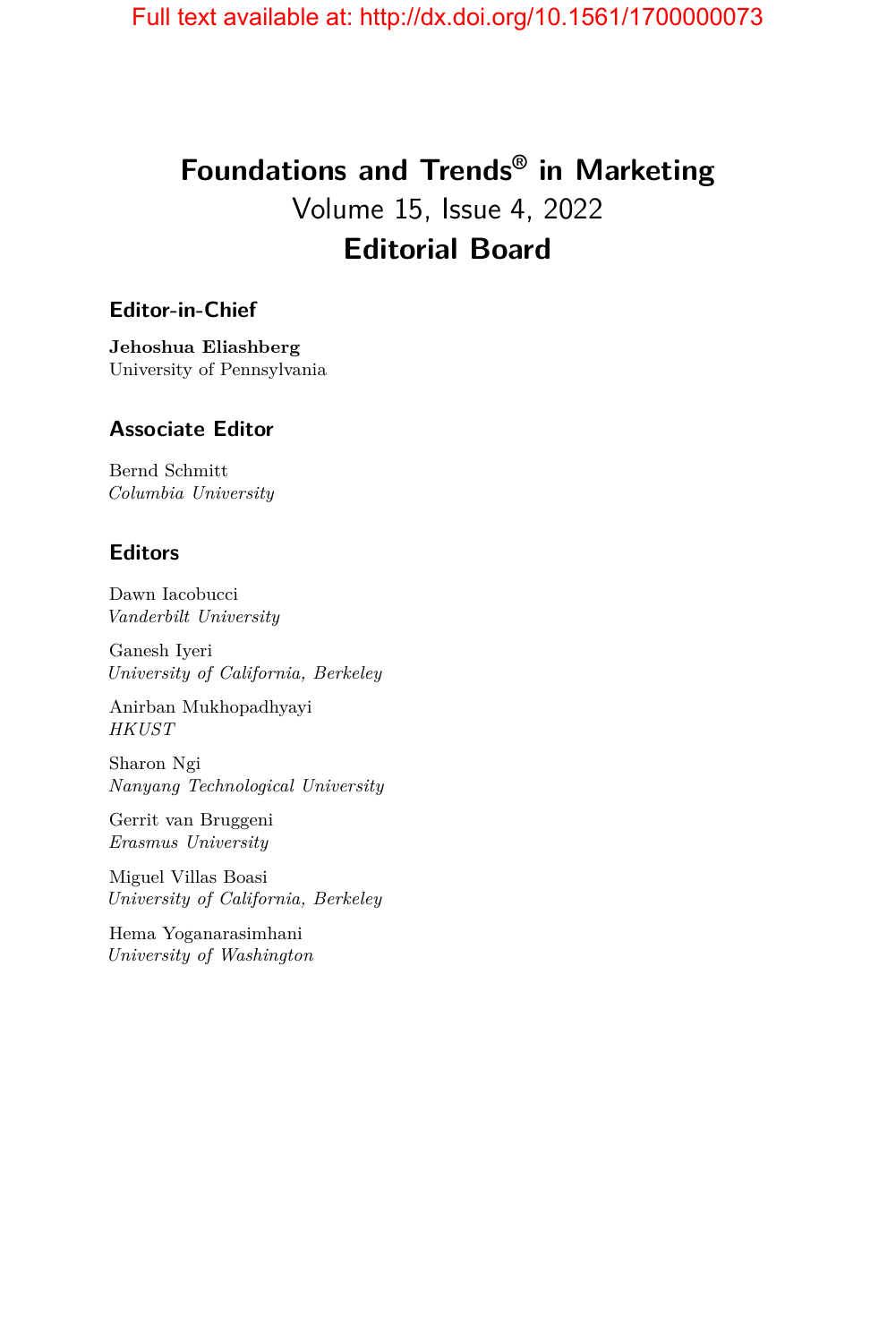## **Editorial Scope**

#### **Topics**

Foundations and Trends<sup>®</sup> in Marketing publishes survey and tutorial articles in the following topics:

- B2B Marketing
- Bayesian Models
- Behavioral Decision Making
- Branding and Brand Equity
- Channel Management
- Choice Modeling
- Comparative Market Structure
- Competitive Marketing Strategy
- Conjoint Analysis
- Customer Equity
- Customer Relationship Management
- Game Theoretic Models
- Group Choice and Negotiation
- Discrete Choice Models
- Individual Decision Making
- Marketing Decisions Models
- Market Forecasting
- Marketing Information Systems
- Market Response Models
- Market Segmentation
- Market Share Analysis
- Multi-channel Marketing
- New Product Diffusion
- Pricing Models
- Product Development
- Product Innovation
- Sales Forecasting
- Sales Force Management
- Sales Promotion
- Services Marketing
- Stochastic Model

#### **Information for Librarians**

Foundations and Trends® in Marketing, 2022, Volume 15, 4 issues. ISSN paper version 1555-0753. ISSN online version 1555-0761. Also available as a combined paper and online subscription.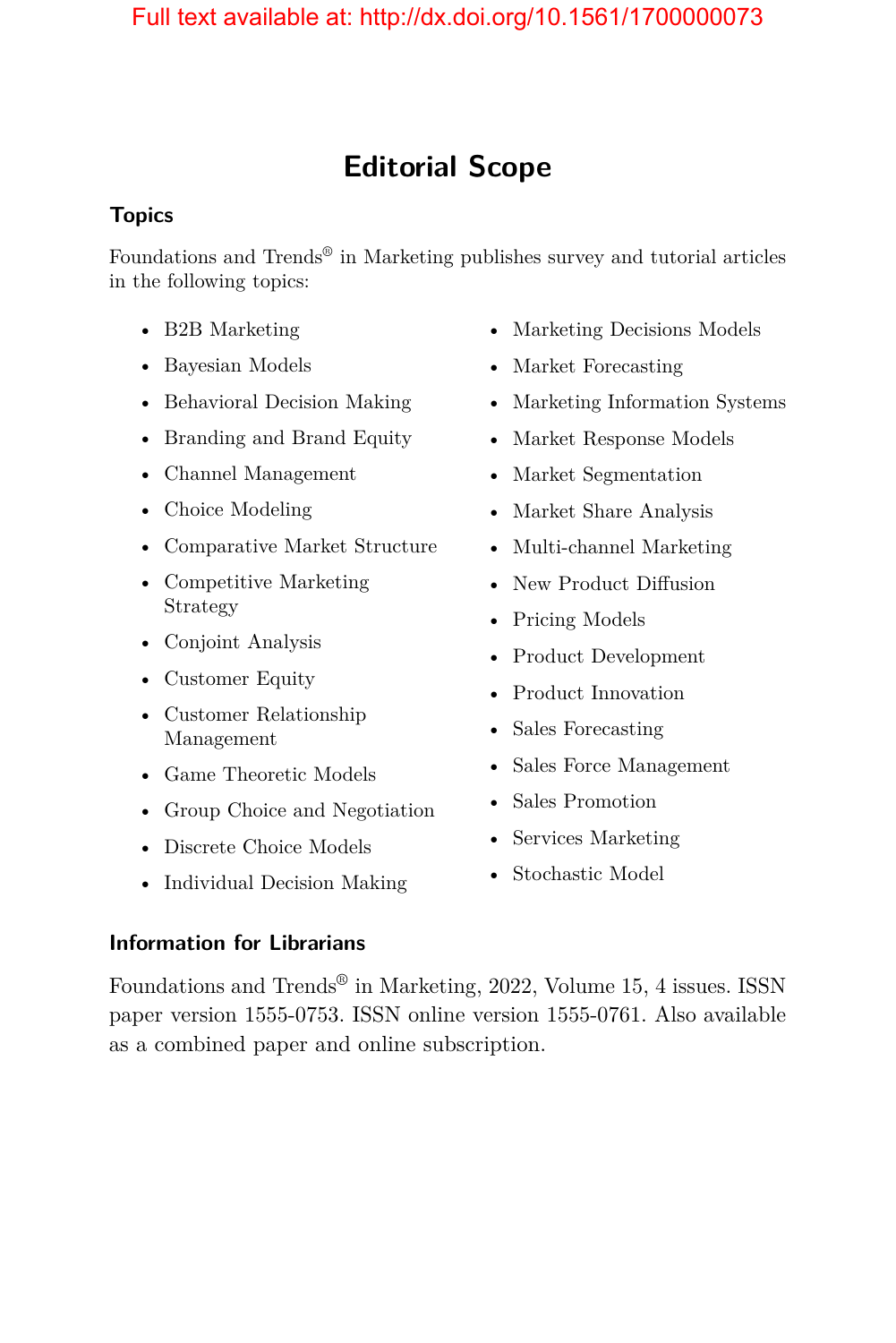# **Contents**

| 1              | <b>Introduction</b>                               |                                                                                                                                                                                                                               |                |  |  |
|----------------|---------------------------------------------------|-------------------------------------------------------------------------------------------------------------------------------------------------------------------------------------------------------------------------------|----------------|--|--|
| $\overline{2}$ | <b>Understanding Social Media Analytics (SMA)</b> |                                                                                                                                                                                                                               | $\overline{7}$ |  |  |
|                | 2.1                                               | Status of Social Media Alberta Alberta Alberta Alberta Alberta Alberta Alberta Alberta Alberta Alberta Alberta                                                                                                                | $\overline{7}$ |  |  |
|                | $2.2^{\circ}$                                     |                                                                                                                                                                                                                               | 11             |  |  |
|                | $2.3 -$                                           |                                                                                                                                                                                                                               | 12             |  |  |
| 3              | <b>Review of Social Media and SMA Related</b>     |                                                                                                                                                                                                                               |                |  |  |
|                |                                                   | to Marketing                                                                                                                                                                                                                  | 17             |  |  |
|                | 3.1                                               | Review of Social Media Related to Marketing                                                                                                                                                                                   | 17             |  |  |
|                | 3.2                                               | Review of SMA Related to Marketing <b>Exercise 2.1 Array Property</b>                                                                                                                                                         | 21             |  |  |
|                | 3.3                                               | Review of Social Media Networking                                                                                                                                                                                             | 25             |  |  |
|                | 3.4                                               | Review of Consumer Privacy and Fake Reviews                                                                                                                                                                                   | 30             |  |  |
| 4              | <b>Useful Methods for SMA</b>                     |                                                                                                                                                                                                                               | 33             |  |  |
|                | 4.1                                               | Social Media Data as Part of Big Data                                                                                                                                                                                         | 33             |  |  |
|                | 4.2                                               | Artificial Intelligence (AI), Machine Learning (ML),                                                                                                                                                                          |                |  |  |
|                |                                                   | and Deep Learning (DL) and the state of the state of the state of the state of the state of the state of the state of the state of the state of the state of the state of the state of the state of the state of the state of | 35             |  |  |
|                | 4.3                                               |                                                                                                                                                                                                                               | 40             |  |  |
|                | 4.4                                               | Visual Analytics Manual Analytics Analytics Analytics Analytics Analytics Analytics Analytics Analytics Analytics                                                                                                             | 46             |  |  |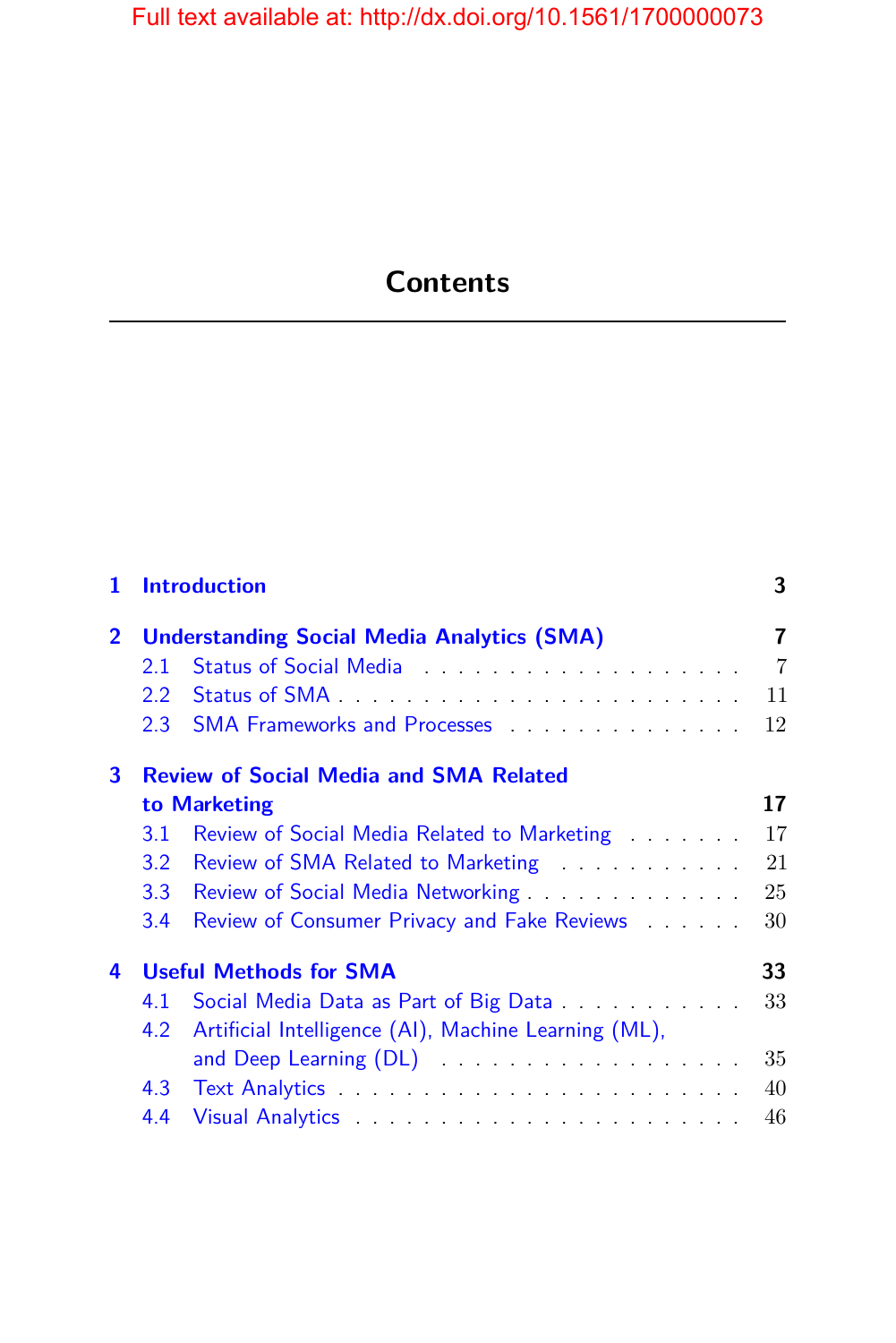| 5 Trends, Future Research, and Education in SMA |                                                          |    |
|-------------------------------------------------|----------------------------------------------------------|----|
|                                                 | 5.1 General Trends and Future Research Avenues in SMA 50 |    |
|                                                 |                                                          |    |
| <b>6</b> Conclusions                            |                                                          | 61 |
| <b>References</b>                               |                                                          |    |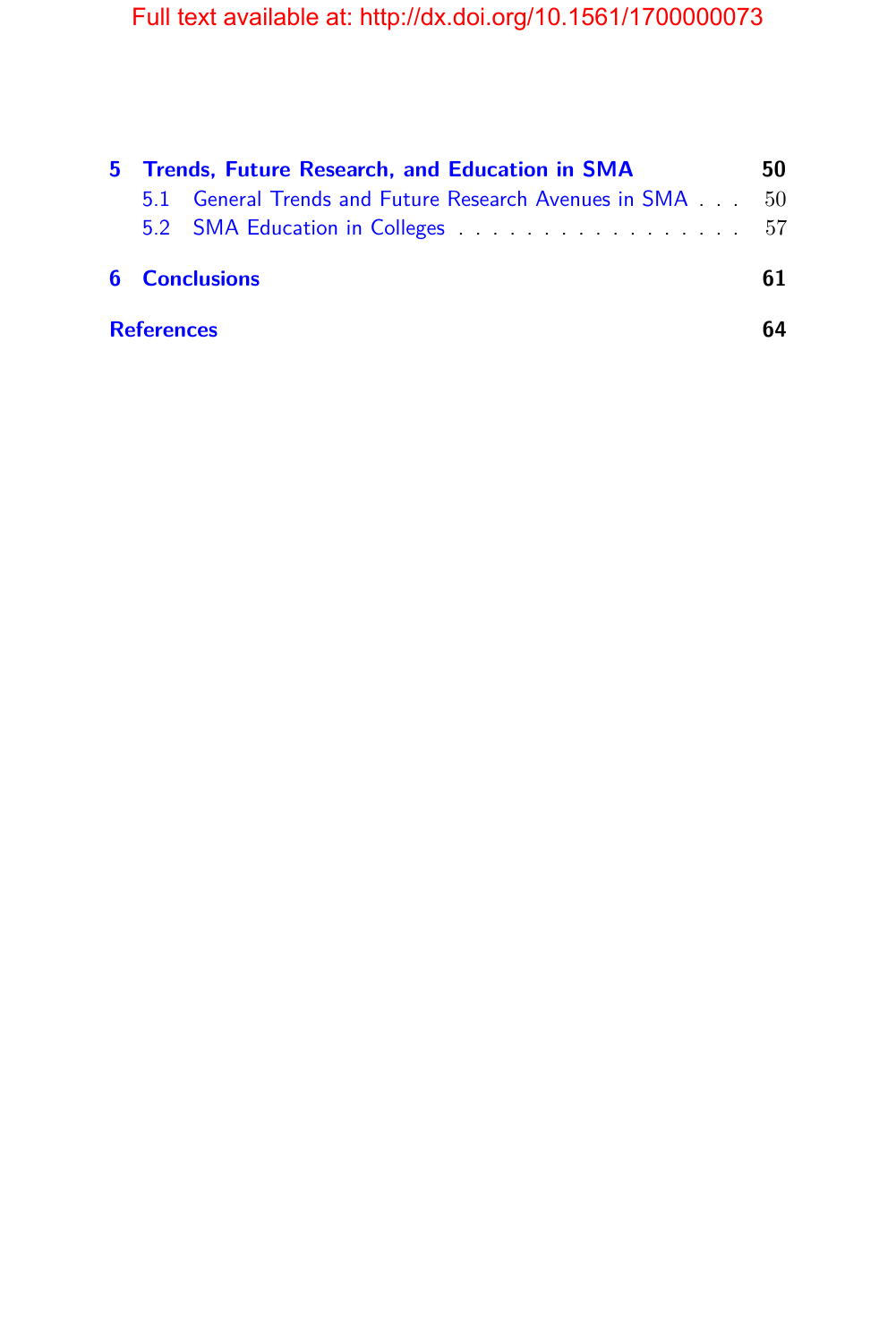# **Social Media Analytics and Its Applications in Marketing**

Sangkil Moon<sup>1</sup> and Dawn Iacobucci<sup>2</sup>

<sup>1</sup>*Belk College of Business, The University of North Carolina at Charlotte, USA; smoon13@uncc.edu* <sup>2</sup>*Owen Graduate School of Management, Vanderbilt University, USA; dawn.iacobucci@vanderbilt.edu*

#### ABSTRACT

The rise of the Internet and smartphones in the 21st century has created and developed social media as an extremely effective means of communication in society. In life, business, sports, and politics, social media facilitates the democratization of ideas like never before. Social media content gives consumers different information sources that they must decipher to discern its trustworthiness and influence in their own opinions. Marketers must be savvy about using social media in their attempts to persuade consumers and build brand equity.

As social media has permeated our everyday lives, scholars in various disciplines are actively conducting research into this aspect regarding our way of life. In this scholarly endeavor, marketing has taken a leading role in this research endeavor as a discipline involving human communications and idea persuasion. Thus, rather than considering social media broadly across multiple disciplines, in this monograph, we concentrate on social media analytics in marketing.

Sangkil Moon and Dawn Iacobucci (2022), "Social Media Analytics and Its Applications in Marketing", Foundations and Trends® in Marketing: Vol. 15, No. 4, pp 213–292. DOI: 10.1561/1700000073. ©2022 S. Moon and D. Iacobucci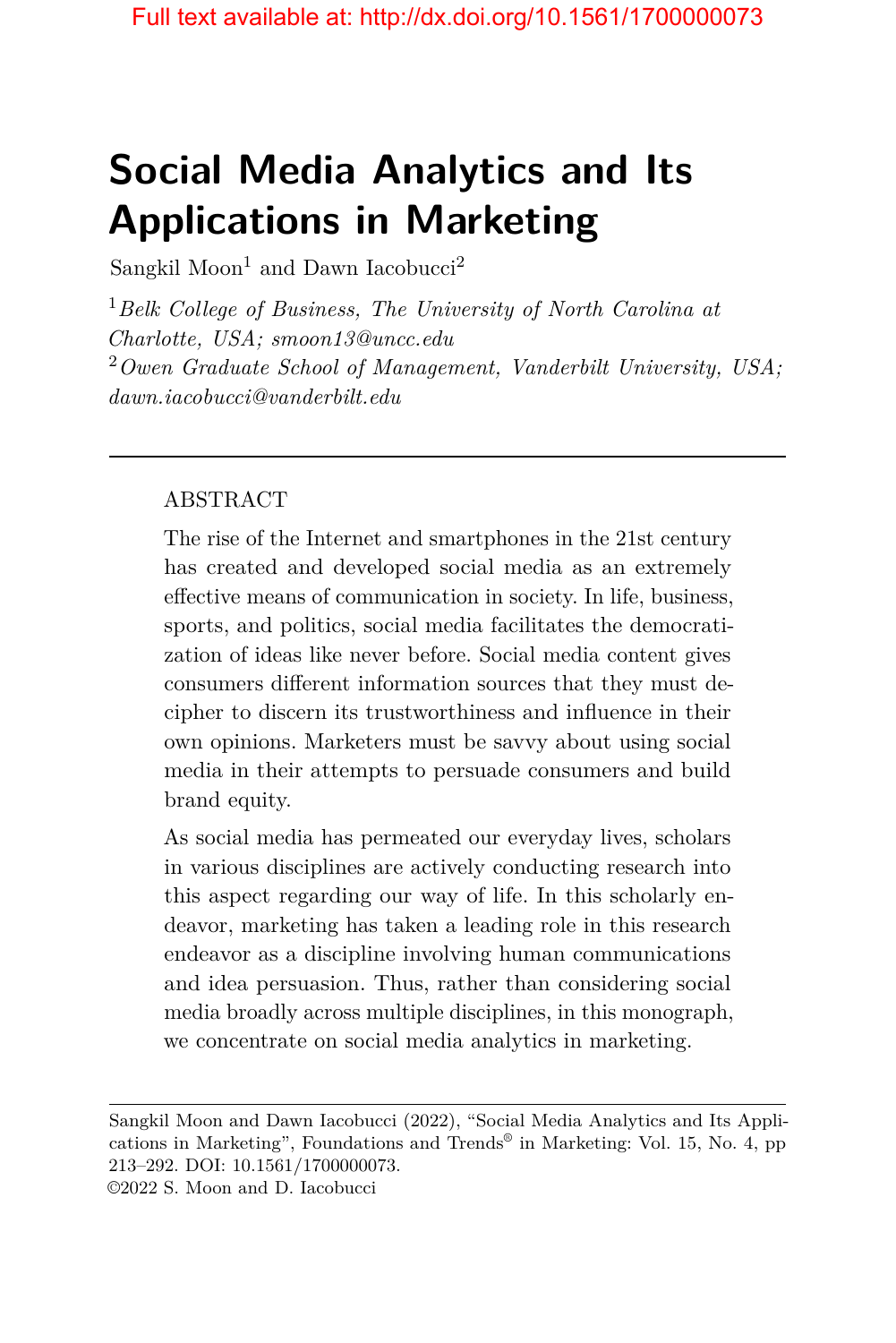This monograph comprises the following four sections:

- First, we provide an overview of social media and social media analytics (SMA). While much has already been said about social media generally, relatively less has been said about social media analytics. Thus, much of our focus is on SMA in terms of contributing to the current understanding of SMA in the field.
- Second, we concentrate on social media analytics in marketing. We discuss practical industry perspectives and examples, as well as recent marketing research by academics. Notably, we show how analytics may be used to address concerns about social media privacy and help detect fake reviews.
- Third, we summarize common tools for social media analytics in marketing. These methods can be complex, but they must be mastered for sound SMA practice. They encompass big data, artificial intelligence, machine learning, deep learning, text analytics, and visual analytics.
- Fourth, we discuss trends and a future research agenda. We also discuss how SMA might be better integrated into higher education.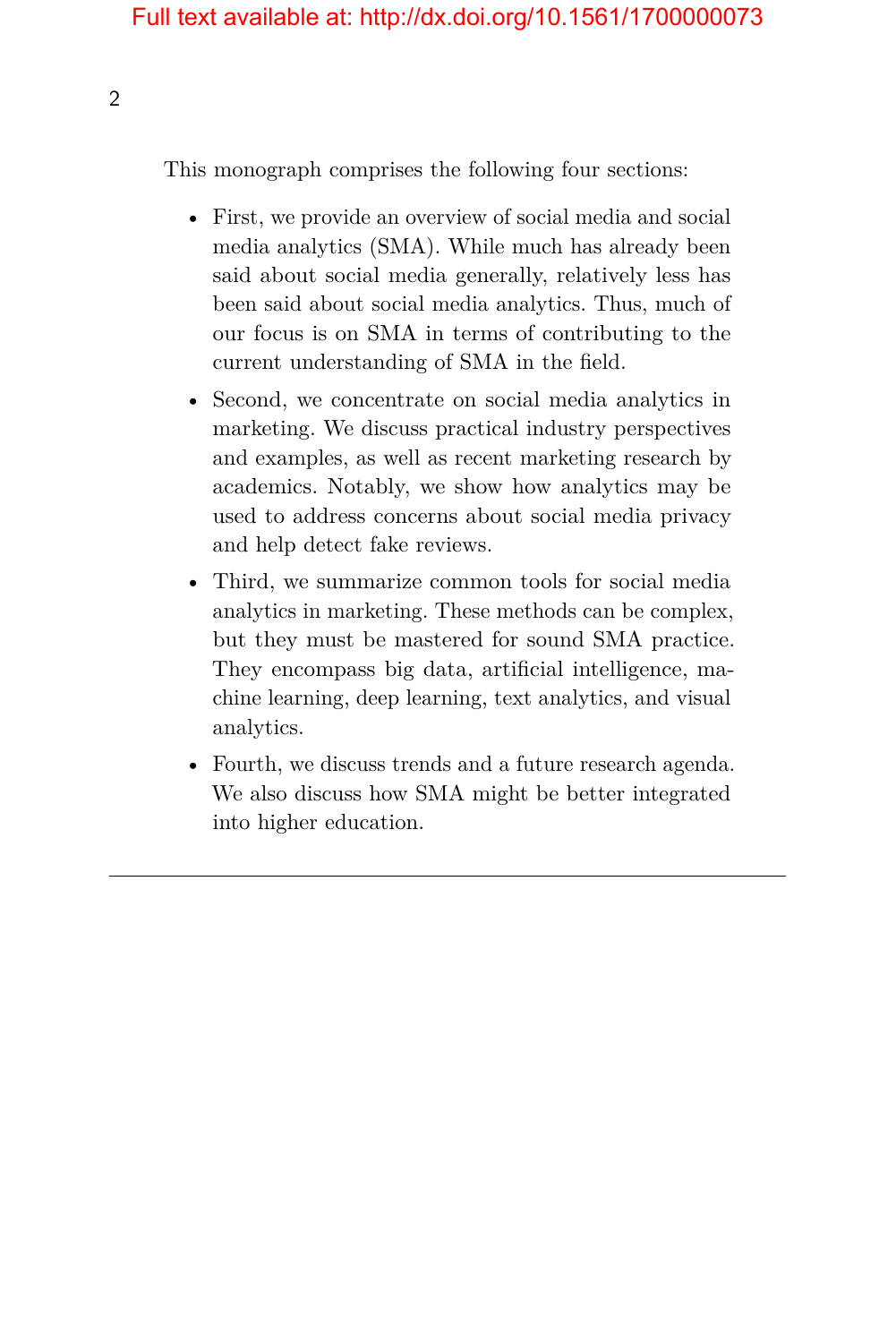# **1**

### <span id="page-10-0"></span>**Introduction**

The rise of the Internet and smartphones in the 21st century has created and developed social media as an extremely effective means of communication in society. In life, business, and politics, social media can facilitate the democratization of ideas like never before. The COVID-19 pandemic dramatically changed every aspect of human life worldwide, including the roles of and our increased reliance on social media (Cuello-Garcia *et al.*, [2020;](#page-17-0) Yu *et al.*, [2020\)](#page-29-0).

Yet, even prior to the pandemic shifting lifestyles and jobs more online, consider the following statistics: Techjury estimates that some 3.2 billion people worldwide are active users of social media sites: on Facebook for 2 hours and 24 minutes a day, YouTube for 40 minutes, Snapchat for 30 minutes, Instagram for 28 minutes, and Pinterest for 14 minutes a day (Deyan, [2021\)](#page-18-0). Further, the recent incident of Facebook's outage demonstrates the severity regarding our reliance on social media in our everyday lives. The outage on Facebook (renamed Meta) and its associated platforms (such as Instagram and WhatsApp) lasted only six or seven hours on October 4, 2021. However, its impacts were significant and memorable. During this outage, many users migrated to other social media platforms such as Twitter, Gmail, and Snapchat, which created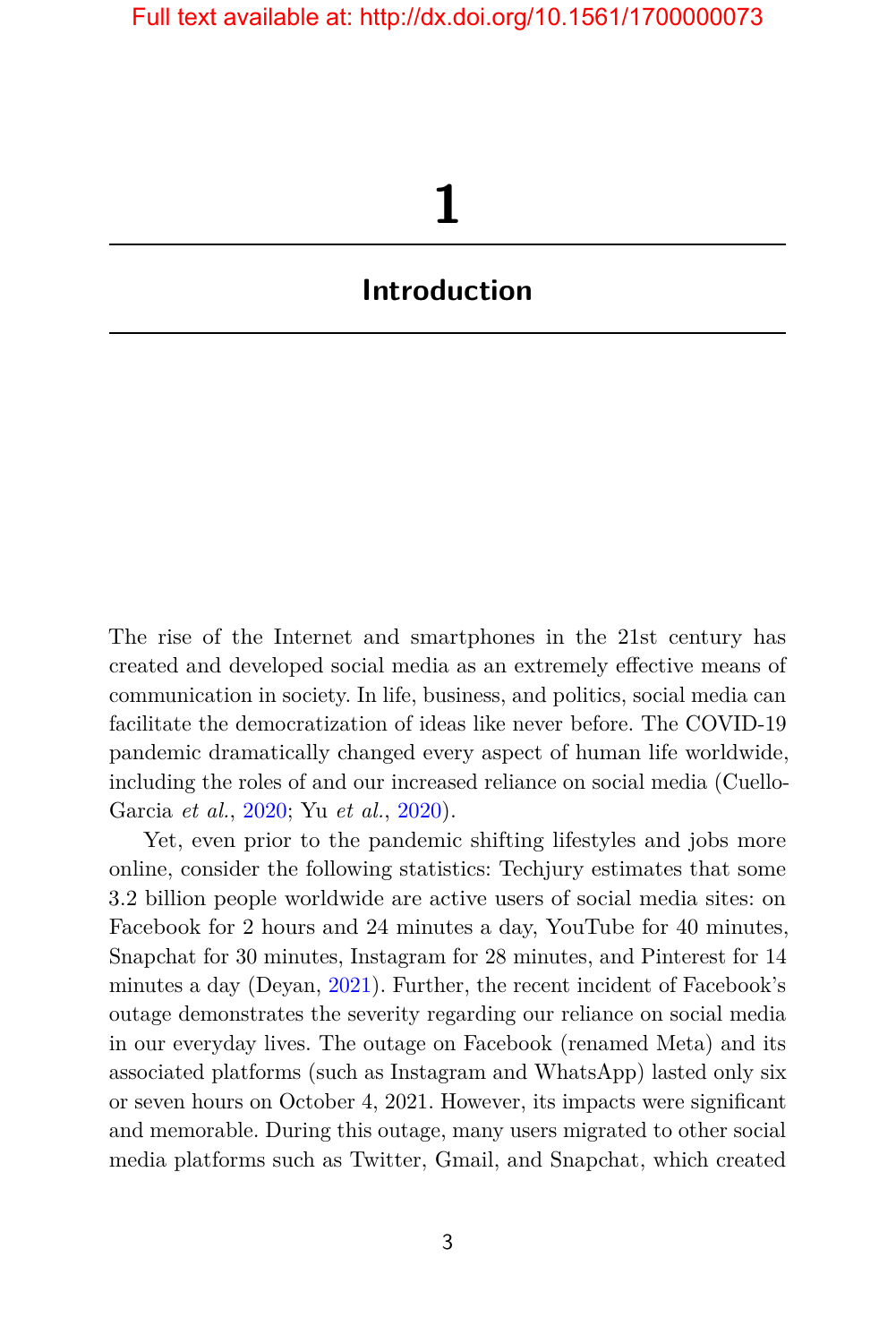4 Introduction

slowdowns on those platforms. During the outage, Facebook's stock price decreased by nearly 5%, and Facebook is estimated to have lost at least \$60 million in its advertising revenues [\(en.wikipedia.org/wiki/](en.wikipedia.org/wiki/2021_Facebook_outage) [2021\\_Facebook\\_outage\)](en.wikipedia.org/wiki/2021_Facebook_outage).

Companies and brand teams aim to take advantage of this consumer time and engagement. [Statistica.com](http://Statistica.com) estimates that 92% of U.S. companies (with 100 or more employees) expect to use social media for marketing purposes. Even small neighborhood retailers heavily rely on their business presence and promotions on social media sites (e.g., Amazon, Yelp, Tripadvisor). Therefore, marketers aim to gain the benefits of brand exposure, lead generation, fan loyalty, and online traffic on social media.

Given that social media has permeated our everyday lives, scholars in various disciplines are conducting research into social media phenomena. Marketing has taken a leading role in this research endeavor, given its strengths in understanding how human ideas and communications may be expressed and exchanged. For example, social media content gives consumers different information sources that they must decipher to discern its trustworthiness and influence in their own opinions. Marketers must be savvy about using social media in their attempts to persuade consumers and build brand equity.

Rather than offering a view with breadth but not depth on social media across multiple disciplines, this monograph focuses on the intersection of three closely related domains: marketing, social media, and SMA (see Figure [1.1\)](#page-12-0). In other words, this monograph concerns marketing-based decisions related to social media and social media analytics (SMA) or social media and social media analytics from the perspective of the marketing discipline. Even social media in marketing has breadth and depth that are too broad and too deep for a single monograph. In SMA, we emphasize the roles of data and tools in tackling marketing problems. In marketing applications within the context of SMA, we discuss not only current problems, but also trends and future directions. We hope that the basic approach of this monograph can help both marketing practitioners and academics better understand how to use marketing analytics to identify the common patterns and trends produced by consumers and firms (Iacobucci *et al.*, [2019\)](#page-21-0).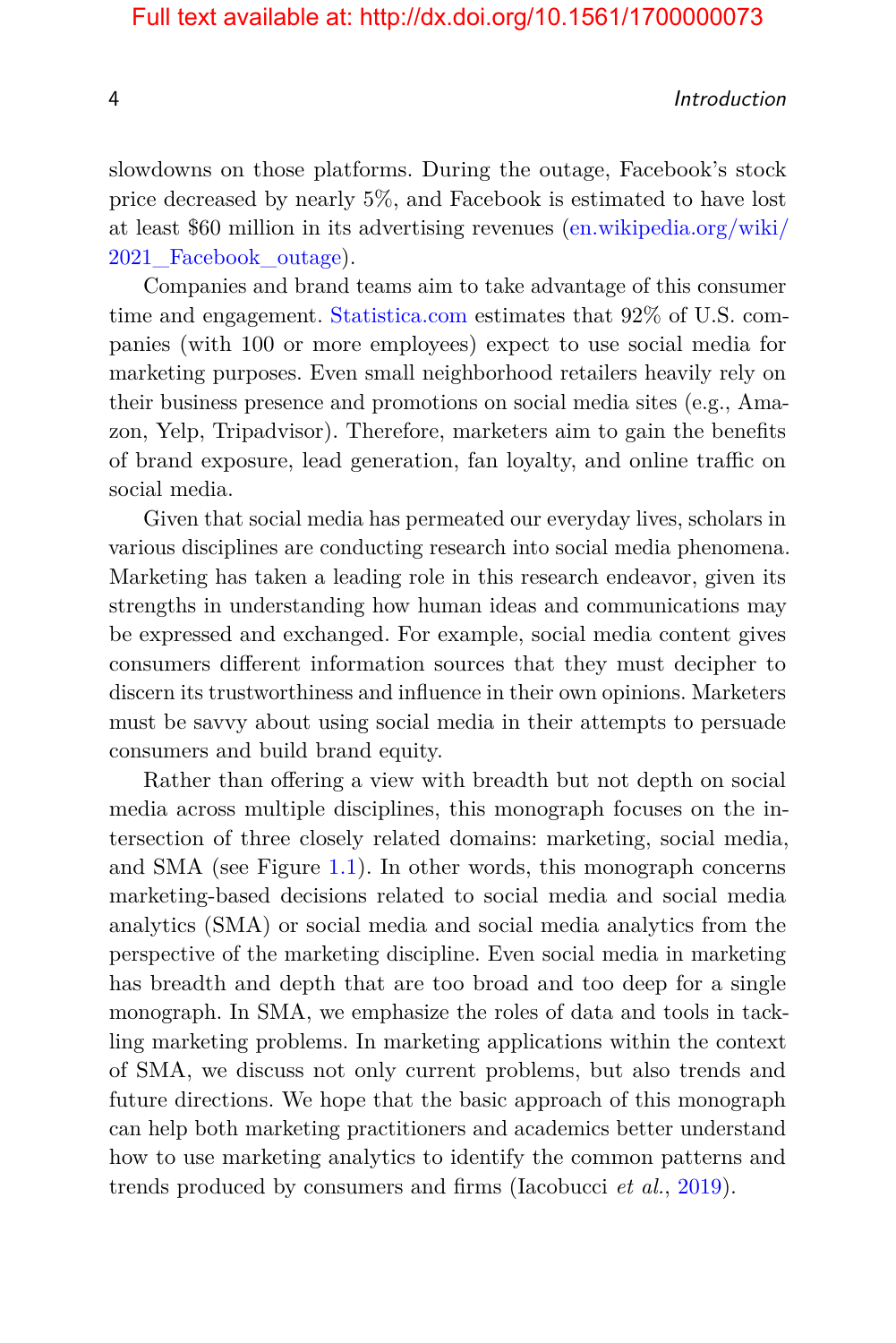<span id="page-12-0"></span>

**Figure 1.1:** The scope of this monograph at the intersection of social media, SMA, and marketing.

To this end, the monograph is organized as follows. First, we describe the general state of social media and SMA. We offer both practical and theoretical perspectives. In particular, we propose a four-step SMA framework called AAVF (Acquisition-Analysis-Value-Feedback) based on our examination of some existing frameworks and processes for SMA.

Second, we examine social media *analytics* (SMA) particularly within marketing as a collection of tools and methods used to unearth the practical values of consumer and brand data. Plenty has been said about social media, but we endeavor to provide more insights into SMA. We focus on SMA in marketing or marketing in SMA to tackle marketing questions and obtain insights about consumers and brands.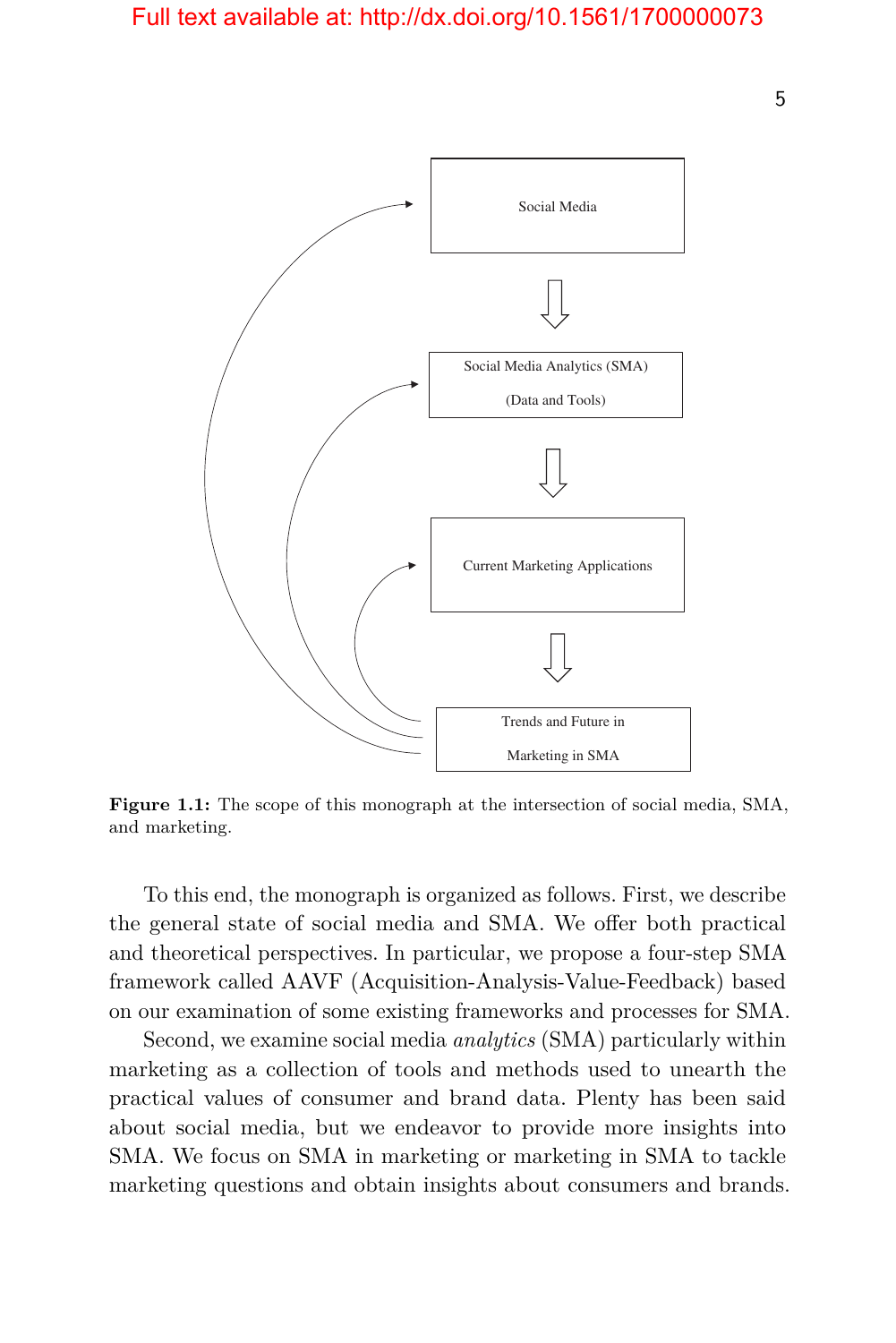6 Introduction

As an example, we discuss how SMA has been used to detect fictitious reviews on products out of a large volume of such product reviews posted every day.

Third, we show how common methods for SMA have been utilized for common marketing problems. Some common SMA methods encompass the analysis of big data, text analytics, visual analytics, artificial intelligence (AI), machine learning (ML), and deep learning (DL).

Finally, we discuss trends and future research topics for SMA, particularly within marketing. We also explore how SMA is being taught in colleges and universities to educate students interested in SMA. We hope that this emphasis can help illuminate how social media may be used for the greater good of society.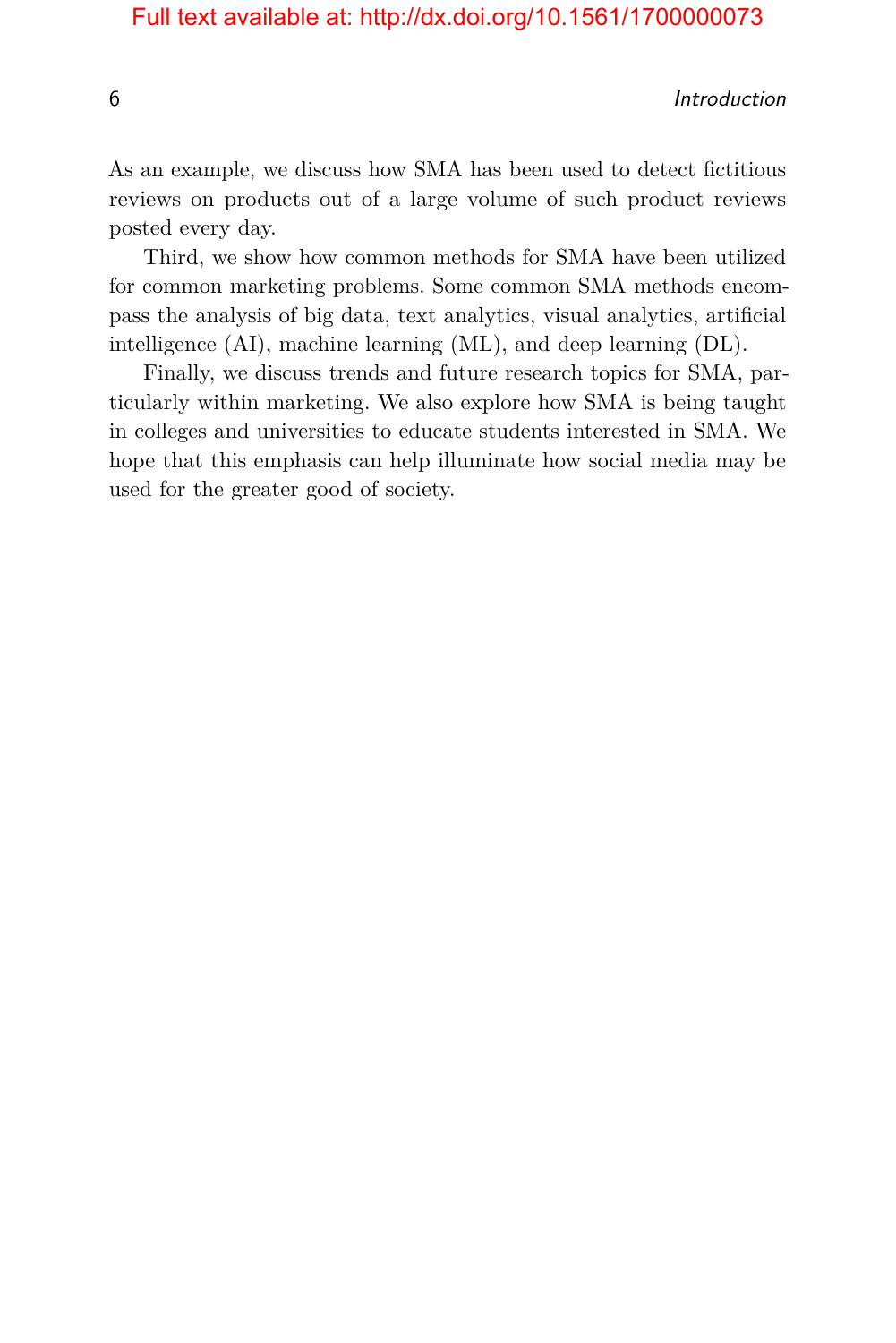- <span id="page-14-0"></span>Abbasi, A. and H. Chen (2008). "CyberGate: A design framework and system for text analysis of computer-mediated communication". *MIS Quarterly*. 32(4): 811–837.
- Abbasi, A., Y. Zhou, S. Deng, and P. Zhang (2018). "Text analytics to support sense-making in social media: A language-action perspective". *MIS Quarterly*. 42(2): 427–464.
- Aggarwal, P., R. Vaidyanathan, and A. Venkatesh (2009). "Using lexical semantic analysis to derive online brand positions: An application to retail marketing research". *Journal of Retailing*. 85(2): 145–158.
- Agnihotri, A. and S. Bhattacharya (2016). "Online review helpfulness: Role of qualitative factors". *Psychology and Marketing*. 33(11): 1006– 1017.
- Ahuja, V. and S. Alavi (2018). "Using Facebook as a digital tool for developing trust amongst consumers using netnography and social media analytics: A study of Jet Airlines". *Journal of Relationship Marketing*. 17(3): 171–187.
- Anderson, E. W. (1998). "Customer satisfaction and word of mouth". *Journal of Service Research*. 1(1): 5–17.
- Andryani, R., E. S. Negara, and D. Triadi (2019). "Social media analytics: Utilization of social media for research". *Journal of Information Systems and Informatics*. 1(2): 193–205.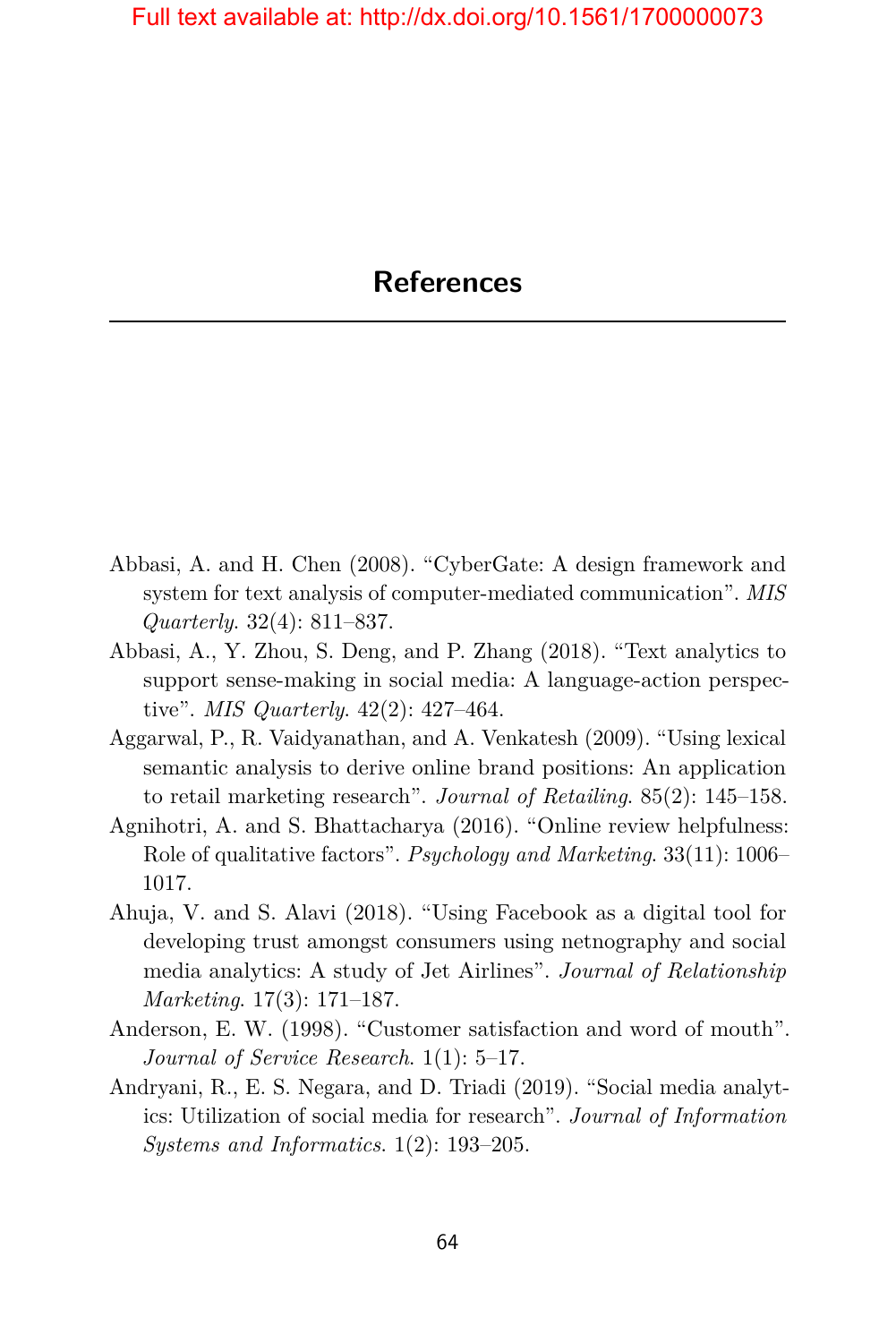- Aral, S. and D. Eckles (2019). "Protecting elections from social media manipulation". *Science*. 365(6456): 858–861.
- Archak, N., A. Ghose, and P. G. Ipeirotis (2011). "Deriving the pricing power of product features by mining consumer reviews". *Management Science*. 57(8): 1485–1509.
- Aswani, R., A. K. Kar, and P. V. Ilavarasan (2017). "Detection of spammers in Twitter marketing: A hybrid approach using social media analytics and bio inspired computing". *Information Systems Frontiers*. 20(November): 515–530.
- Bail, C. A. (2016). "Combining natural language processing and network analysis to examine how advocacy organizations stimulate conversation on social media". *Proceedings of the National Academy of Sciences of the United States of America*. 113(42): 11823–11828.
- Basili, R., D. Croce, and G. Castellucci (2017). "Dynamic polarity lexicon acquisition for advanced social media analytics". *International Journal of Engineering Business Management*. 9(December): 1–18.
- Batrinca, B. and P. C. Treleaven (2014). "Social media analytics: A survey of techniques, tools, and platforms". *AI and Society*. 30(1): 89– 116.
- Berger, J. and K. L. Milkman (2012). "What makes online content viral?" *Journal of Marketing Research*. 49(2): 192–205.
- Blei, D. M., A. Y. Ng, and M. I. Jordan (2003). "Latent dirichlet allocation". *The Journal of Machine Learning Research*. 3: 993– 1022.
- Borgatti, S. P., M. G. Everett, and J. C. Johnson (2018). *Analyzing social networks*. 2nd edition. Los Angeles, CA: Sage.
- Brady, W. J., J. A. Wills, J. T. Jost, J. A. Tucker, and J. J. van Bavel (2017). "Emotion shapes the diffusion of moralized content in social networks". *Proceedings of the National Academy of Sciences of the United States of America*. 114(28): 7313–7318.
- Brei, V. A. (2020). "Machine learning in marketing: Overview, learning strategies, applications, and future developments". *Foundations and Trends® in Marketing*. 14(3): 173–236.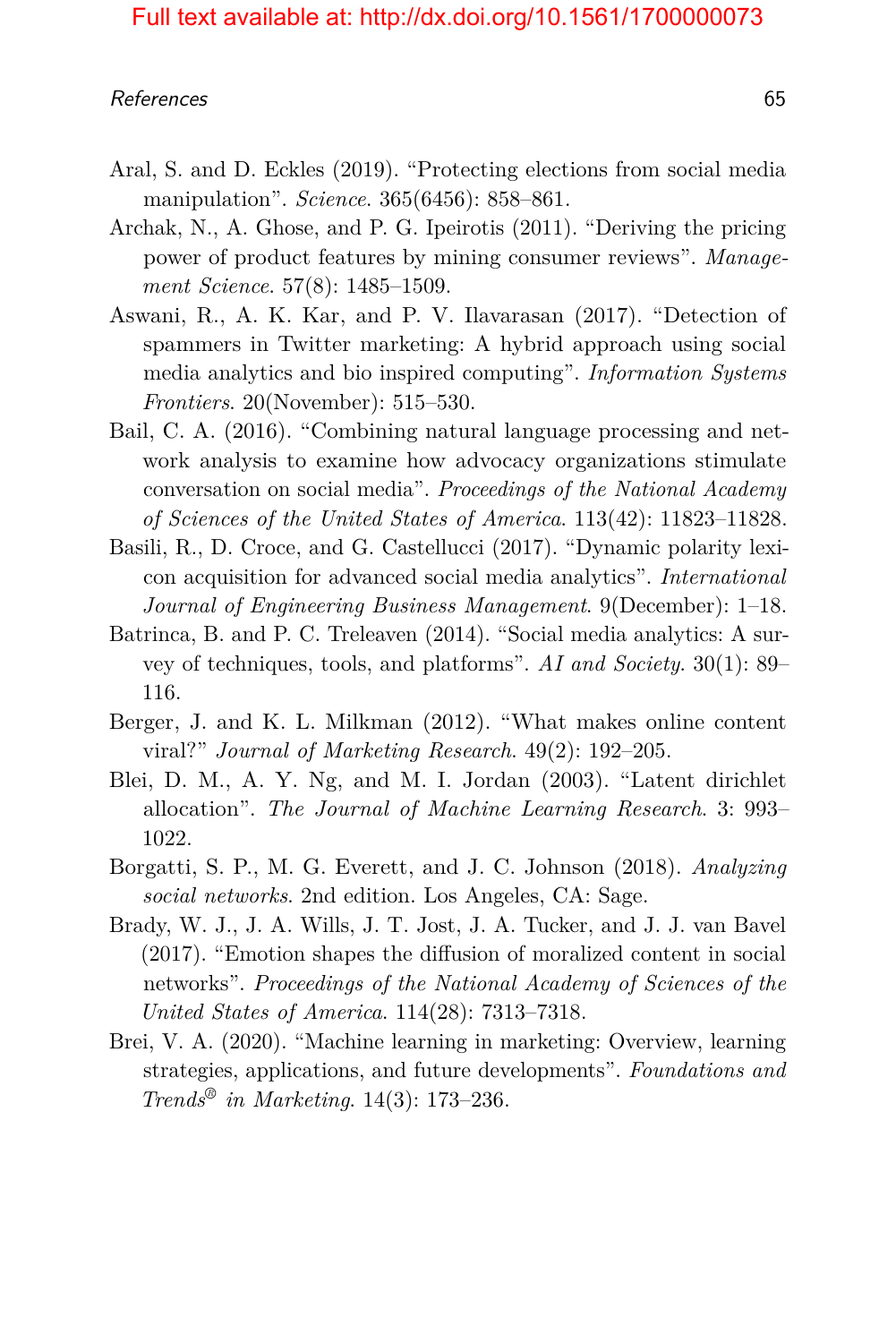- Briesch, R. and D. Iacobucci (1995). "Using neural networks to compare theoretical models: An application to modeling persuasive communications". In: *Marketing Theory and Applications*. Ed. by D. W. Stewart and N. J. Vilcassim. Vol. 6. Chicago: AMA. 177–184.
- Brooker, P., J. Barnett, and T. Cribbin (2016). "Doing social media analytics". *Big Data and Society*. 3(2): 1–12.
- Brown, J., A. J. Broderick, and N. Lee (2007). "Word of mouth communication within online communities: Conceptualizing the online social network". *Journal of Interactive Marketing*. 21(3): 2–20.
- Buitelaar, P., P. Cimiano, and B. Magnini (2005). *Ontology Learning From Text: Methods, Evaluation and Applications*. IOS Press.
- Cambria, E., D. Rajagopal, D. Olsher, and D. Das (2013). "Big social data analysis". *Big Data Computing*. 13: 401–414.
- Carim, L. and C. Warwick (2013). "Use of social media for corporate communications by research-funding organisations in the UK". *Public Relations Review*. 39(5): 521–525.
- Chae, J., D. Thom, H. Bosch, Y. Jang, R. Maciejewski, D. S. Ebert, and T. Ertl (2012). "Spatiotemporal social media analytics for abnormal event detection and examination using season-trend decomposition". *IEEE Conference on Visual Analytics Science and Technology.* (October): 143–152.
- Chang, Y., C. Ku, and C. Chen (2019). "Social media analytics: Extracting and visualizing Hilton hotel ratings and reviews from TripAdvisor". *International Journal of Information Management*. 48(October): 263–279.
- Chauhan, K. and A. Pillai (2013). "Role of content strategy in social media brand communities: A case of higher education institutes in India". *Journal of Product and Brand Management*. 22(1): 40–51.
- Chen, H., R. Chiang, and V. Storey (2012). "Business intelligence and analytics: From big data to big impact". *MIS Quarterly*. 36(4): 1165– 1188.
- Chen, H., Z. Zheng, and Y. Ceran (2016). "De-biasing the reporting bias in social media analytics". *Production and Operations Management*. 25(5): 849–865.
- Chen, X.-W. and X. Lin (2014). "Big data deep learning: Challenges and perspectives". *IEEE Access*. 2: 514–525.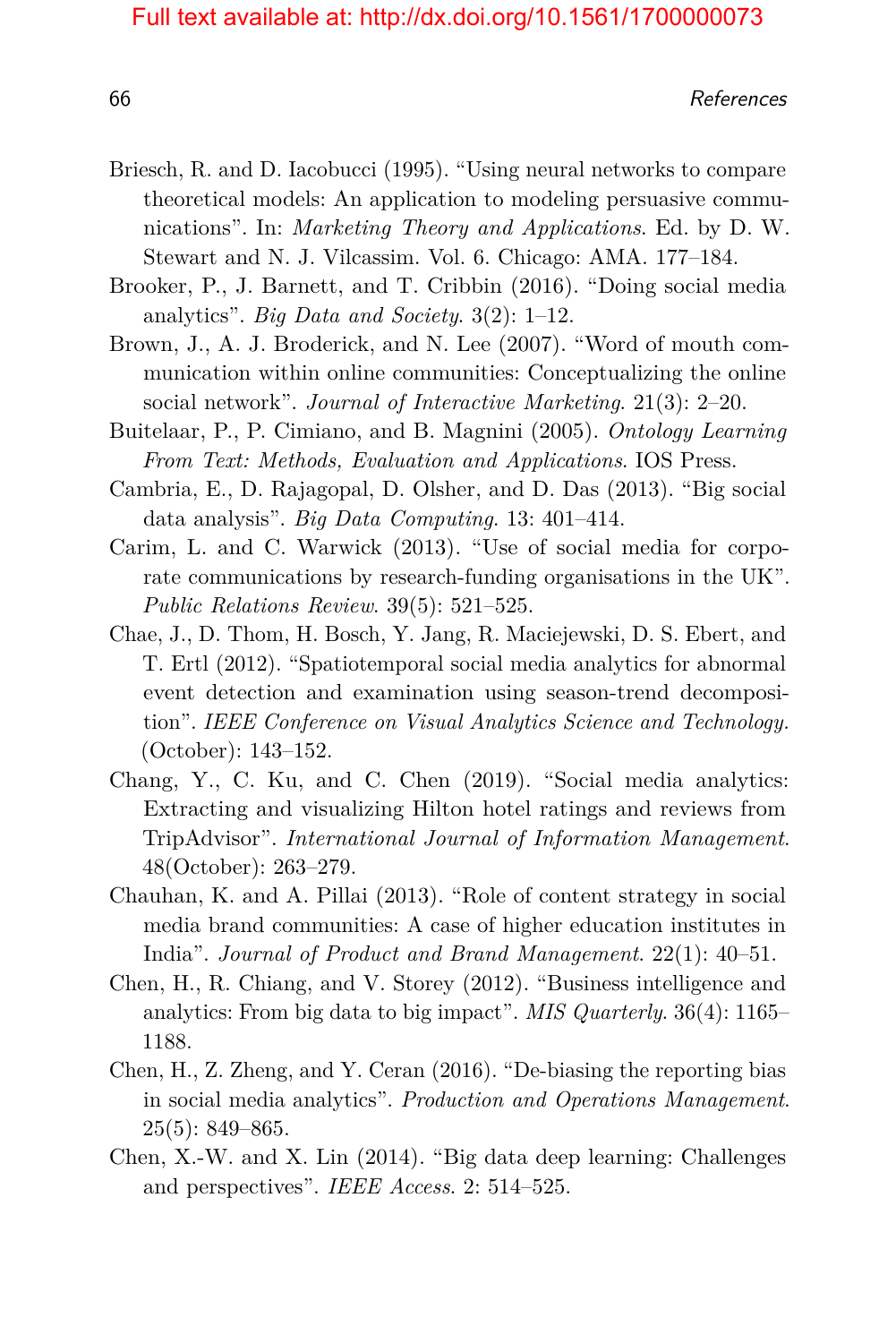- Chevalier, J. and A. Goolsbee (2003). "Measuring prices and price competition online: Amazon.com and BarnesandNoble.com". *Quantitative Marketing and Economics*. 1(2): 203–222.
- Chevalier, J. A. and D. Mayzlin (2006). "The effect of word of mouth on sales: Online book reviews". *Journal of Marketing Research*. 43(3): 345–354.
- Chollet, F. and J. J. Allaire (2018). *Deep Learning with R*. Manning Publications Company.
- Cohn, D. Y. (2010). "Commentary essay on exploring origins of ethical company/brand perceptions—A consumer perspective of corporate ethics". *Journal of Business Research*. 63(12): 1267–1268.
- <span id="page-17-0"></span>Cuello-Garcia, C., G. Pérez-Gaxiola, and L. van Amelsvoort (2020). "Social media can have an impact on how we manage and investigate the COVID-19 pandemic". *Journal of Clinical Epidemiology*. 127: 198–201.
- Das, S. R. and M. Y. Chen (2007). "Yahoo! for Amazon: Sentiment extraction from small talk on the web". *Management Science*. 53(9): 1375–1388.
- Davenport, T. and J. Harris (2007). "Competing with multichannel marketing analytics". *Advertising Age*. 78(14): 16–17.
- De Vries, L., S. Gensler, and P. S. Leeflang (2012). "Popularity of brand posts on brand fan pages: An investigation of the effects of social media marketing". *Journal of Interactive Marketing*. 26(2): 83–91.
- Decker, R. and M. Trusov (2010). "Estimating aggregate consumer preferences from online product reviews". *International Journal of Research in Marketing*. 27(4): 293–307.
- Del Vicario, M., A. Bessi, F. Zollo, F. Petroni, A. Scala, G. Caldarelli, H. E. Stanley, and W. Quattrociocchi (2016). "The spreading of misinformation online". *Proceedings of the National Academy of Sciences of the United States of America*. 113(3): 554–559.
- Dellarocas, C. and C. A. Wood (2008). "The sound of silence in online feedback: Estimating trading risks in the presence of reporting bias". *Management Science*. 54(3): 460–476.
- Dellarocas, C., X. M. Zhang, and N. F. Awad (2007). "Exploring the value of online product reviews in forecasting sales: The case of motion pictures". *Journal of Interactive Marketing*. 21(4): 23–45.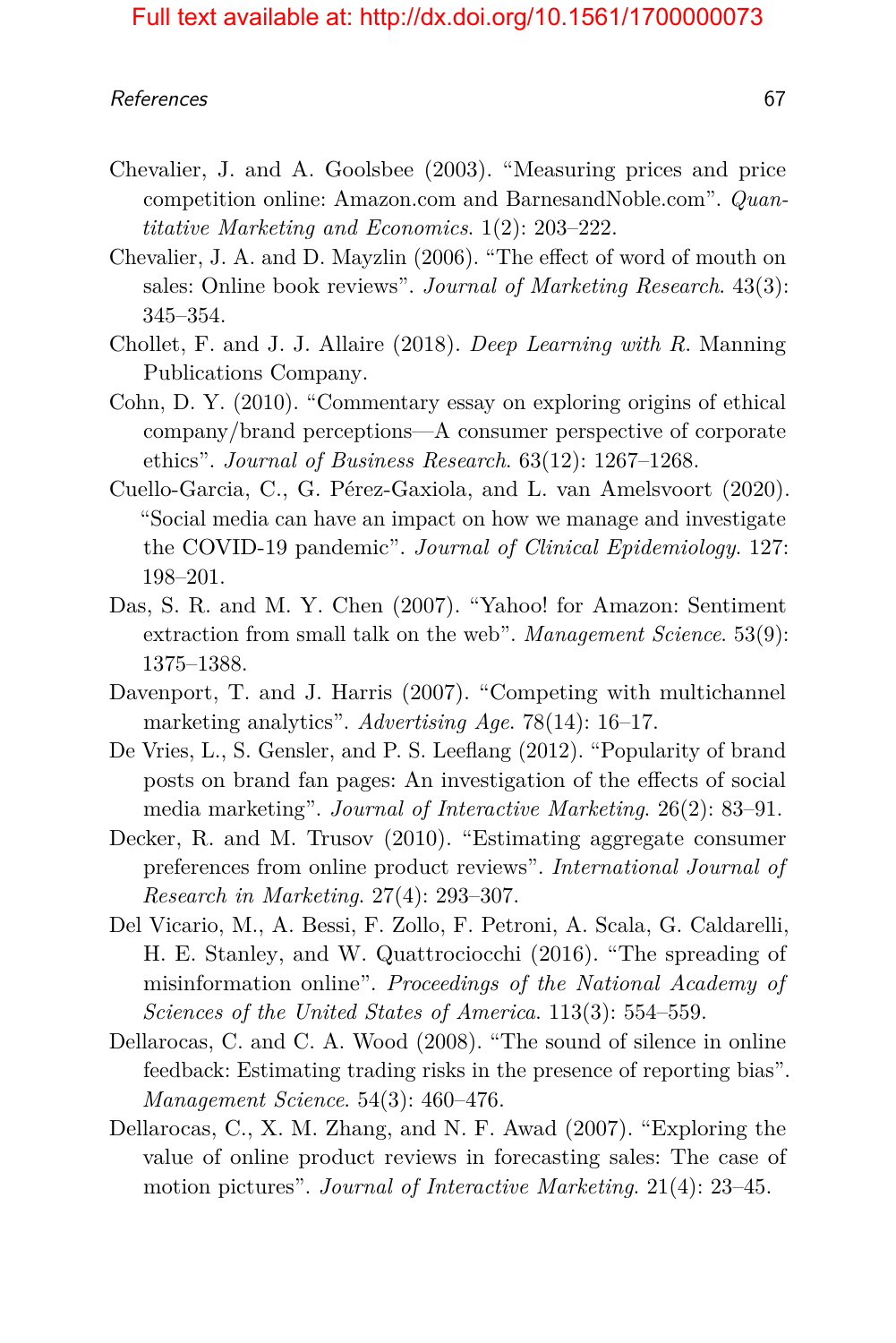- Deng, L. (2014). "A tutorial survey of architectures, algorithms, and applications for deep learning". *APSIPA Transactions on Signal and Information Processing*. 3(April): 1–29.
- <span id="page-18-0"></span>Deyan, G. (2021). "How much time do people spend on social media in 2021?" techjury.net, url: [https://techjury.net/blog/time-spent-on](https://techjury.net/blog/time-spent-on-social-media/#gref) [-social-media/#gref.](https://techjury.net/blog/time-spent-on-social-media/#gref)
- DiStaso, M. W. and D. Bortree (2014). *Ethical Practice of Social Media in Public Relations*. Routledge.
- Domingos, P. (2012). "A few useful things to know about machine learning". *Communications of the ACM*. 55(10): 78–87.
- Dong, J. Q. and C. Yang (2020). "Business value of big data analytics: A systems-theoretic approach and empirical test". *Information and Management*. 57(1): 1–9.
- Dzyabura, D. and H. Yoganarasimhan (2018). "Machine learning and marketing". In: *Handbook of Marketing Analytics: Methods and Applications in Marketing Management, Public Policy, and Litigation Support*. Ed. by N. Mizik and D. M. Hanssens. *Research Handbooks in Business and Management Series*. 255–279.
- Einhorn, H. J. and R. M. Hogarth (1981). "Behavioral decision theory: Processes of judgment and choice". *Journal of Accounting Research*. 19: 1–31.
- Eliashberg, J., S. K. Hui, and Z. J. Zhang (2007). "From story line to box office: A new approach for green-lighting movie scripts". *Management Science*. 53(6): 881–893.
- Ellison, N. B. (2007). "Social network sites: Definition, history, and scholarship". *Journal of Computer-Mediated Communication*. 13(1): 210–230.
- Fan, W. and M. D. Gordon (2015). "The power of social media analytics". *Communications of the ACM*. 57(6): 74–81.
- Feldman, R. and J. Sanger (2007). *The Text Mining Handbook: Advanced Approaches in Analyzing Unstructured Data*. Cambridge University Press.
- Fossen, B. L. and D. A. Schweidel (2017). "Television advertising and online word-of-mouth: An empirical investigation of social TV activity". *Marketing Science*. 36(1): 105–123.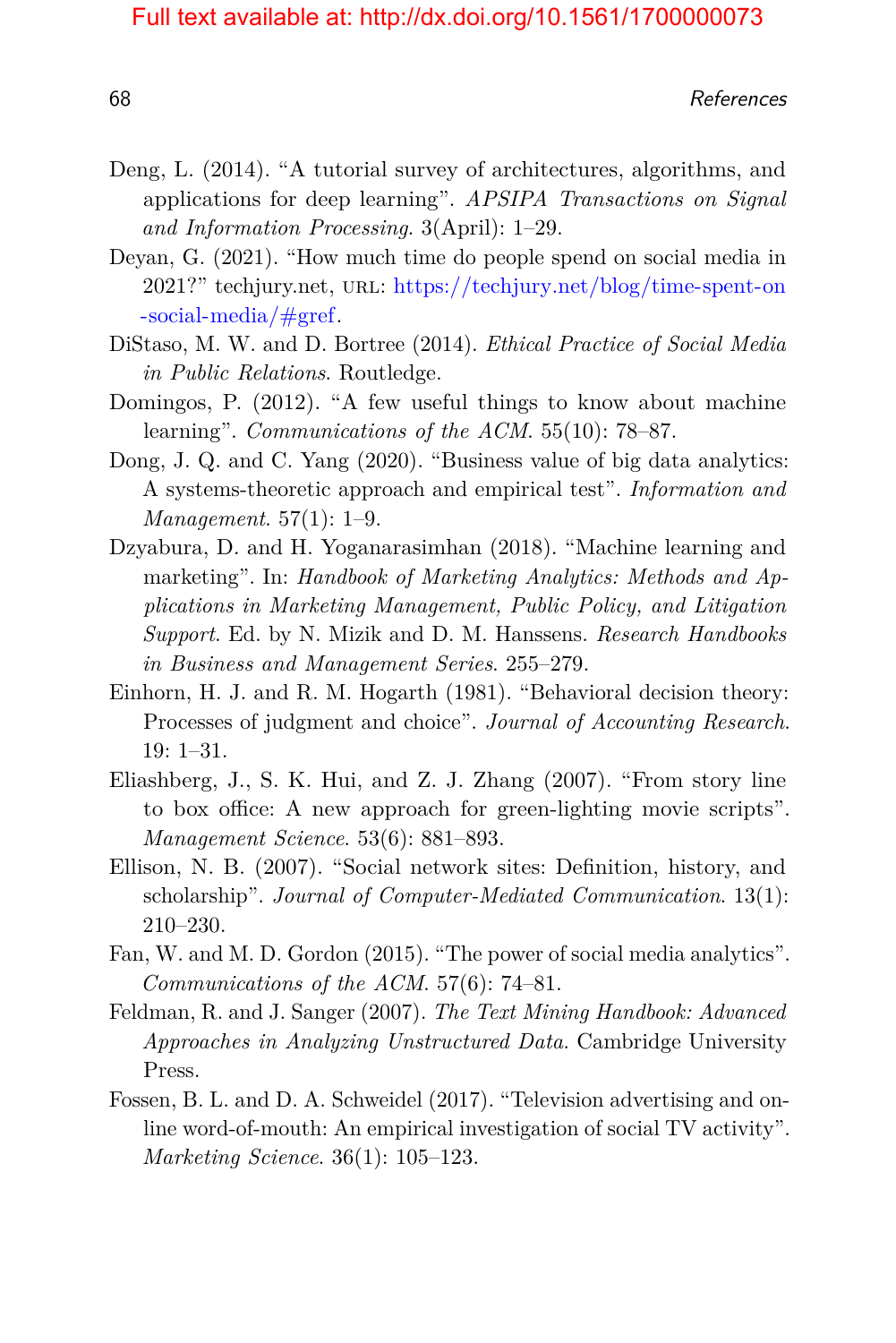- Fowler, D. and D. Pitta (2013). "Advances in mining social media: Implications for marketers". *Journal of Information Technology Management*. 24(4): 25–33.
- Fu, T., A. Abbasi, and H. Chen (2008). "A hybrid approach to web forum interactional coherence analysis". *Journal of the American Society for Information Science and Technology*. 59(8): 1195–1209.
- Gandomi, A. and M. Haider (2015). "Beyond the hype: Big data concepts, methods, and analytics". *International Journal of Information Management*. 35(2): 137–144.
- Gangadharbatla, H. (2008). "Facebook me: Collective self-esteem, need to belong, and Internet self-efficacy as predictors of the iGeneration's attitudes toward social networking sites". *Journal of Interactive Advertising*. 8(2): 5–15.
- Garcia, D., Y. M. Kassa, A. Cuevas, M. Cebrian, E. Moro, I. Rahwan, and R. Cuevas (2018). "Analyzing gender inequality through large-scale Facebook advertising data". *Proceedings of the National Academy of Sciences of the United States of America*. 115(27): 6958– 6963.
- Ghani, N. A., S. Hamid, I. A. T. Hashem, and E. Ahmed (2019). "Social media big data analytics: A survey". *Computers in Human Behavior*. 101(December): 417–428.
- Ghose, A. and P. G. Ipeirotis (2011). "Estimating the helpfulness and economic impact of product reviews: Mining text and reviewer characteristics". *IEEE Transactions on Knowledge and Data Engineering*. 23(10): 1498–1512.
- Ghose, A., P. G. Ipeirotis, and B. Li (2012). "Designing ranking systems for hotels on travel search engines by mining user-generated and crowdsourced content". *Marketing Science*. 31(3): 493–520.
- Gillin, P. and G. A. Moore (2007). *The New Influencers: A Marketer's Guide to the New Social Media*. Quill Driver Books.
- Godes, D. and D. Mayzlin (2004). "Using online conversations to study word-of-mouth communication". *Marketing Science*. 23(4): 545–560.
- Godes, D. and D. Mayzlin (2009). "Firm-created word-of-mouth communication: Evidence from a field test". *Marketing Science*. 28(4): 721–739.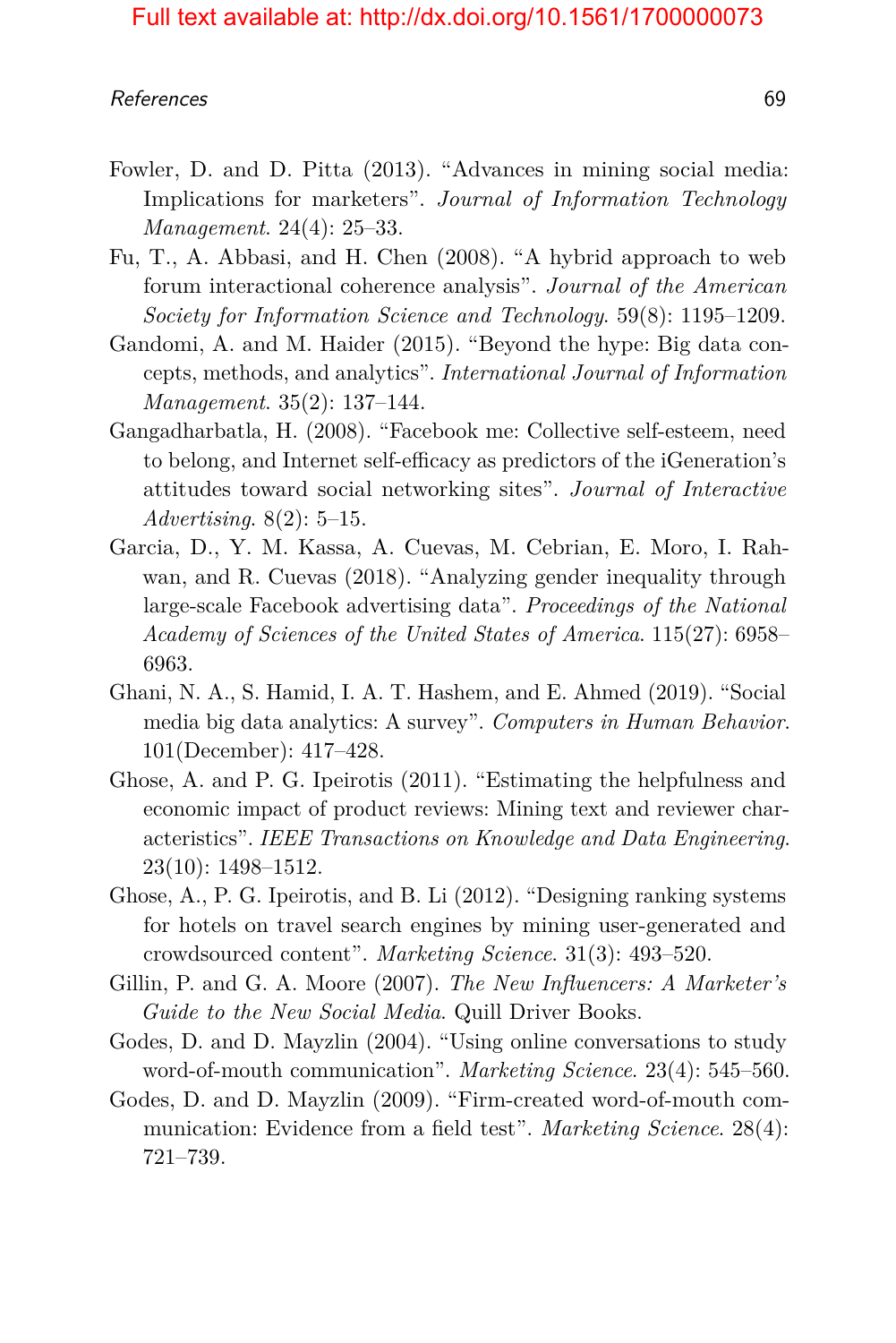- Godes, D., D. Mayzlin, Y. Chen, S. Das, C. Dellarocas, B. Pfeiffer, B. Libai, S. Sen, M. Shi, and P. Verlegh (2005). "The firm's management of social interactions". *Marketing Letters*. 16(3–4): 415– 428.
- Godes, D. and J. C. Silva (2012). "Sequential and temporal dynamics of online opinion". *Marketing Science*. 31(3): 448–473.
- Goodfellow, I., Y. Bengio, and A. Courville (2016). *Deep Learning*. Cambridge: MIT Press.
- Gopinath, S., J. S. Thomas, and L. Krishnamurthi (2014). "Investigating the relationship between the content of online word of mouth, advertising, and brand performance". *Marketing Science*. 33(2): 241– 258.
- Hagen, L., K. Uetake, N. Yang, B. Bollinger, A. J. B. Chaney, D. Dzyabura, J. Etkin, A. Goldfarb, L. Liu, K. Sudhir, Y. Wang, J. R. Wright, and Y. Zhu (2020). "How can machine learning aid behavioral marketing research?" *Marketing Letters*. 31: 361–370.
- Hajli, N. and X. Lin (2016). "Exploring the security of information sharing on social networking sites: The role of perceived control of information". *Journal of Business Ethics*. 133(1): 111–123.
- Harris, L. and C. Dennis (2011). "Engaging customers on Facebook: Challenges for e-retailers". *Journal of Consumer Behaviour*. 10(6): 338–346.
- Hartmann, J., M. Heitmann, C. Schamp, and O. Netzer (2021). "The power of brand selfies". *Journal of Marketing Research*. (Forthcoming): 1–19.
- Hassan, S., J. Sanger, and G. Pernul (2014). "SoDA: Dynamic visual analytics of big social data". In: *IEEE International Conference on Big Data and Smart Computing (BIGCOMP).* January. 183–188.
- Hayat, M. K., A. Daud, A. A. Alshdadi, A. Banjar, R. A. Abbasi, Y. Bao, and H. Dawood (2019). "Towards deep learning prospects: Insights for social media analytics". *IEEE Access*. 7(March): 36958–36979.
- Hennig-Thurau, T., K. P. Gwinner, G. Walsh, and D. D. Gremler (2004). "Electronic word-of-mouth via consumer-opinion platforms: What motivates consumers to articulate themselves on the Internet?" *Journal of Interactive Marketing*. 18(1): 38–52.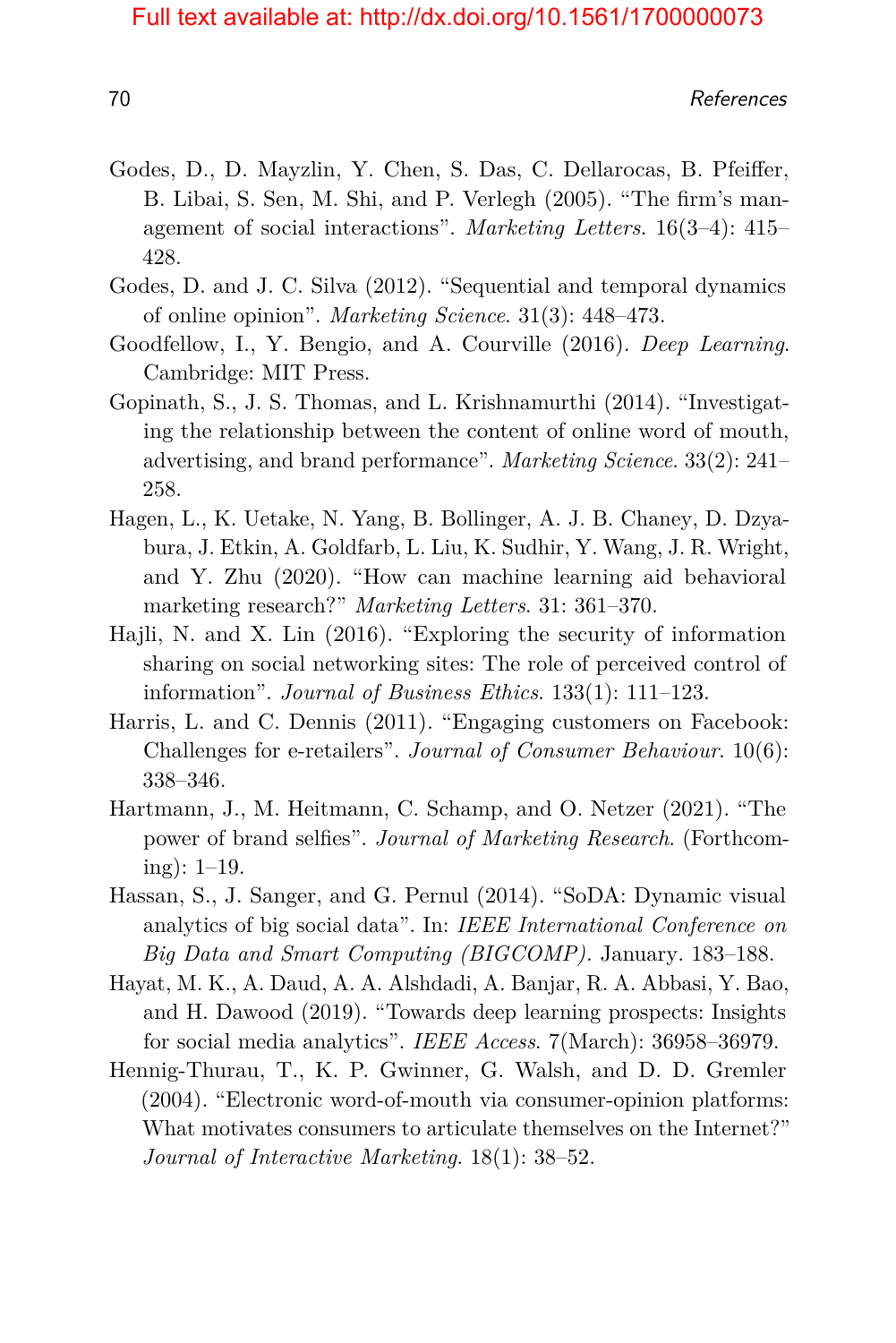- Hevner, A. R., S. T. March, J. Park, and S. Ram (2004). "Design science in information systems research". *MIS Quarterly*. 28(1): 75–105.
- Ho, T.-H., S. Li, S.-E. Park, and Z.-J. M. Shen (2012). "Customer influence value and purchase acceleration in new product diffusion". *Marketing Science*. 31(2): 236–256.
- Holsapple, C. W., S. Hsiao, and R. Pakath (2018). "Business social media analytics: Characterization and conceptual framework". *Decision Support Systems*. 110(June): 32–45.
- Hu, Y., A. Xu, Y. Hong, D. Gal, V. Sinha, and R. Akkiraju (2019). "Generating business intelligence through social media analytics: Measuring brand personality with consumer-, employee-, and firmgenerated content". *Journal of Management Information Systems*. 36(3): 893–930.
- Huang, M.-H. and R. T. Rust (2018). "Artificial intelligence in service". *Journal of Service Research*. 21(2): 155–172.
- Humphreys, A. (2010). "Megamarketing: The creation of markets as a social process". *Journal of Marketing*. 74(2): 1–19.
- Iacobucci, D. (1996). *Networks in Marketing*. Thousand Oaks, CA: Sage.
- Iacobucci, D. and N. Hopkins (1992). "Modeling dyadic interactions and networks in marketing". *Journal of Marketing Research*. 29(1): 5–17.
- <span id="page-21-0"></span>Iacobucci, D., M. Petrescu, A. Krishen, and M. Bendixen (2019). "The state of marketing analytics in research and practice". *Journal of Marketing Analytics*. 7: 152–181.
- Inkpen, A. C. and E. W. Tsang (2005). "Social capital, networks, and knowledge transfer". *Academy of Management Review*. 30(1): 146– 165.
- Iyengar, R., C. van den Bulte, and T. W. Valente (2011). "Opinion leadership and social contagion in new product diffusion". *Marketing Science*. 30(2): 195–212.
- Jalali, N. Y. and P. Papatla (2016). "The palette that stands out: Color compositions of online curated visual UGC that attracts higher consumer interaction". *Quantitative Marketing and Economics*. 14(December): 353–384.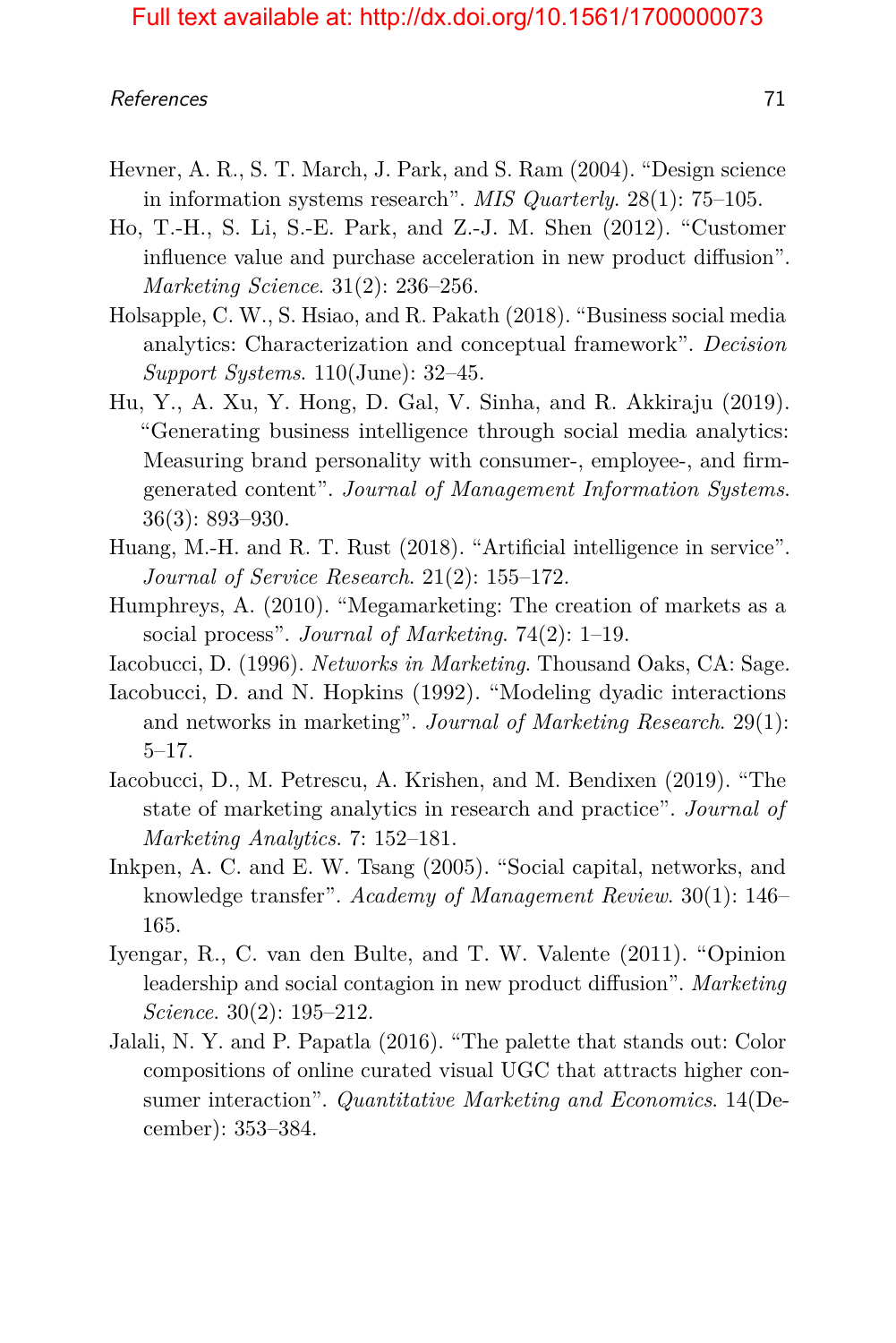- Järvinen, J. and H. Karjaluoto (2015). "The use of web analytics for digital marketing performance measurement". *Industrial Marketing Management*. 50: 117–127.
- Jordan, M. I. and T. M. Mitchell (2015). "Machine learning: Trends, perspectives, and prospects". *Science*. 349(6245): 255–260.
- Kaplan, A. M. and M. Haenlein (2011). "The early bird catches the news: Nine things you should know about micro-blogging". *Business Horizons*. 54(2): 105–113.
- Karahanna, E., S. X. Xu, and N. A. Zhang (2015). "Psychological ownership motivation and use of social media". *Journal of Marketing Theory and Practice*. 23(2): 185–207.
- Khan, G. F. (2018). *Creating Value with Social Media Analytics*. CreateSpace, Washington, USA: Kindle Edition.
- Kietzmann, J. H., K. Hermkens, I. P. McCarthy, and B. S. Silvestre (2011). "Social media? Get serious! Understanding the functional building blocks of social media". *Business Horizons*. 54(3): 241–251.
- Kim, A. J. and E. Ko (2012). "Do social media marketing activities enhance customer equity? An empirical study of a luxury fashion brand". *Journal of Business Research*. 65(10): 1480–1486.
- Kordzadeh, N. and D. K. Young (2020). "How social media analytics can inform content strategies". *Journal of Computer Information Systems*. (April): 1–13.
- Kozinets, R. V. (2002). "The field behind the screen: Using netnography for marketing research in online communities". *Journal of Marketing Research*. 39(1): 61–72.
- Kozinets, R. V., K. De Valck, A. C. Wojnicki, and S. J. Wilner (2010). "Networked narratives: Understanding word-of-mouth marketing in online communities". *Journal of Marketing*. 74(2): 71–89.
- Kumar, A., R. Bezawada, R. Rishika, R. Janakiraman, and P. K. Kannan (2016). "From social to sale: The effects of firm-generated content in social media on customer behavior". *Journal of Marketing*. 80(1): 7–25.
- Laroche, M., M. R. Habibi, M. O. Richard, and R. Sankaranarayanan (2012). "The effects of social media based brand communities on brand community markers, value creation practices, brand trust and brand loyalty". *Computers in Human Behavior*. 28(5): 1755–1767.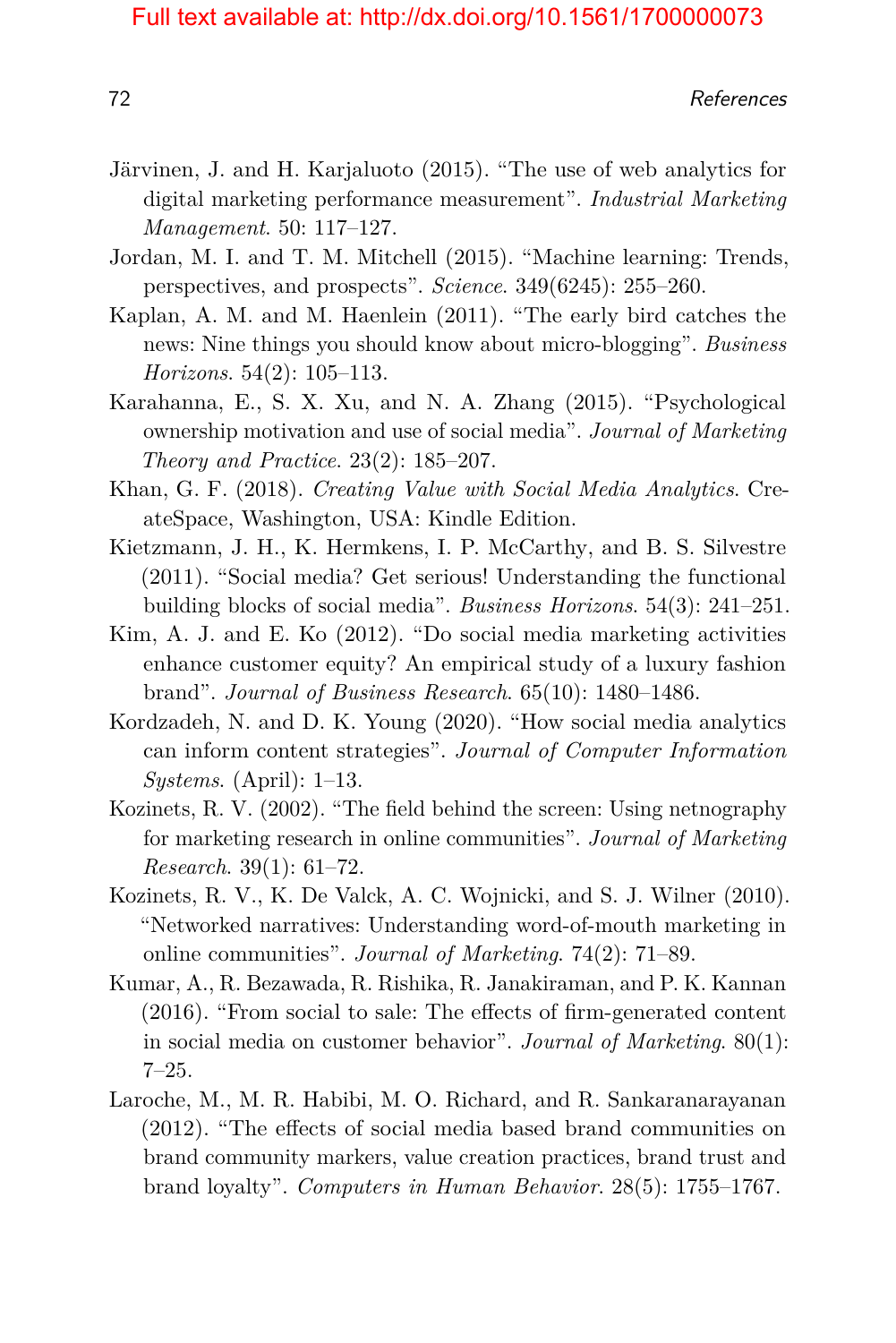- Lau, R., S. Liao, K. F. Wong, and K. Dickson (2012). "Web 2.0 environmental scanning and adaptive decision support for business mergers and acquisitions". *MIS Quarterly*. 36(4): 1239–1268.
- Le, T. M. and S.-Y. Liaw (2017). "Effects of pros and cons of applying big data analytics to consumers' responses in an e-commerce context". *Sustainability*. 9(5): 798.
- Lee, I. (2018). "Social media analytics for enterprises: Typology, methods, and processes". *Business Horizons*. 61(2): 199–210.
- Lee, T. Y. and E. T. Bradlow (2011). "Automated marketing research using online customer reviews". *Journal of Marketing Research*. 48(5): 881–994.
- Leung, X. Y., B. Bai, and K. A. Stahura (2015). "The marketing effectiveness of social media in the hotel industry: A comparison of Facebook and Twitter". *Journal of Hospitality and Tourism Research*. 39(2): 147–169.
- Li, X. and L. M. Hitt (2008). "Self-selection and information role of online product reviews". *Information Systems Research*. 19(4): 456– 474.
- Li, Y. and Y. Xie (2020). "Is a picture worth a thousand words? An empirical study of image content and social media engagement". *Journal of Marketing Research*. 57(1): 1–19.
- Liao, S.-H., J.-L. Chen, and T.-Y. Hsu (2009). "Ontology-based data mining approach implemented for sport marketing". *Expert Systems with Applications*. 36: 11045–11056.
- Lin, H., W. Fan, and P. Y. Chau (2014). "Determinants of users' continuance of social networking sites: A self-regulation perspective". *Information and Management*. 51(5): 595–603.
- Lipsman, A., G. Mudd, M. Rich, and S. Bruich (2012). "The power of like". *Journal of Advertising Research*. 52(1): 40–52.
- Liu, B. (2012). *Sentiment Analysis and Opinion Mining*. San Rafael: Morgan and Claypool Publishers.
- Liu, L., D. Dzyabura, and N. Mizik (2020). "Visual listening in: Extracting brand image portrayed on social media". *Marketing Science*. 39(4): 669–686.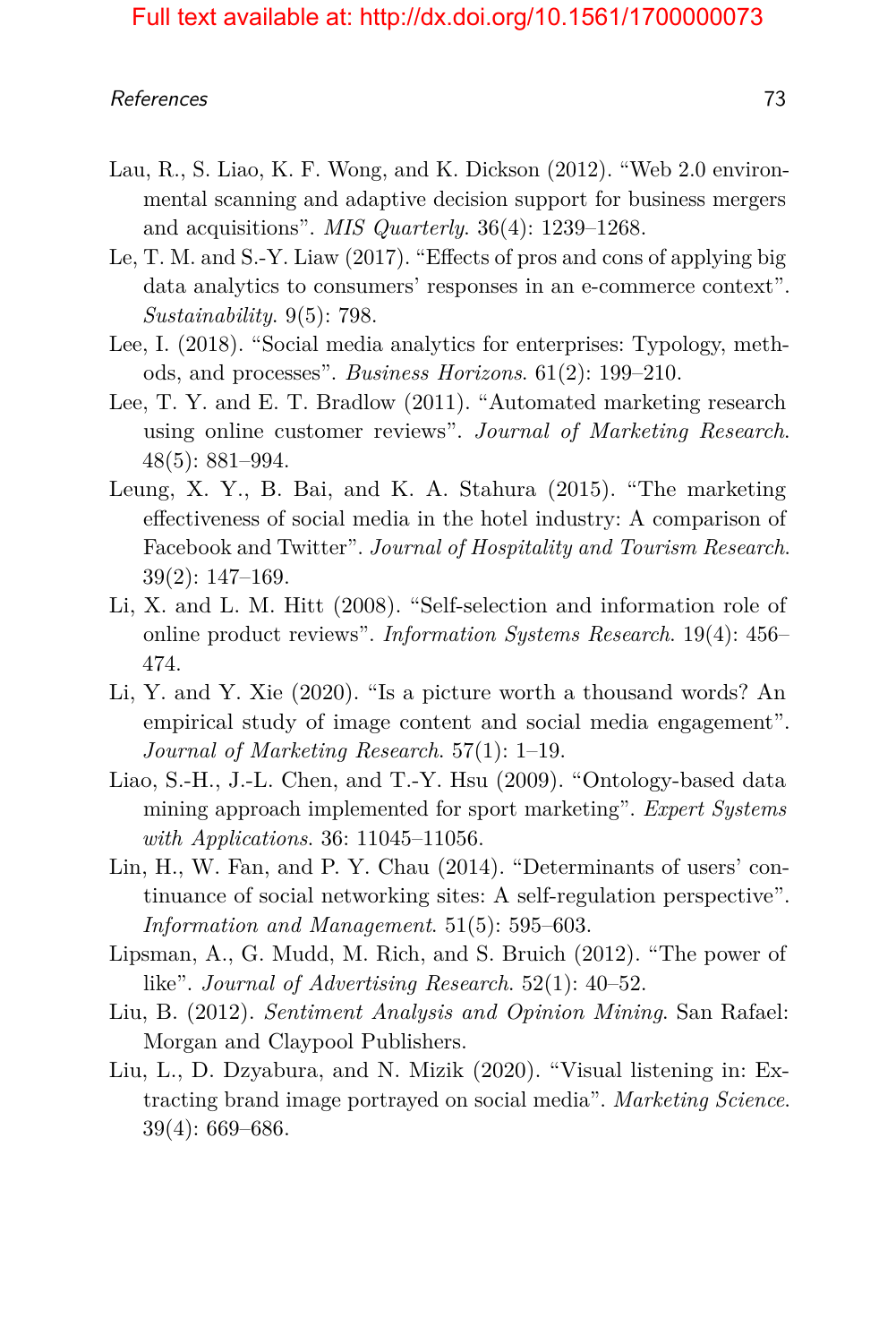- Liu, X., D. Lee, and K. Srinivasan (2019). "Large-scale cross-category analysis of consumer review content on sales conversion leveraging deep learning". *Journal of Marketing Research*. 56(6): 918–943.
- Lovett, M. J., R. Peres, and R. Shachar (2013). "On brands and word of mouth". *Journal of Marketing Research*. 50(4): 427–444.
- Luca, M. and G. Zervas (2016). "Fake it till you make it: Reputation, competition, and yelp review fraud". *Management Science*. 62(12): 3412–3427.
- Ludwig, S., K. De Ruyter, M. Friedman, E. C. Brüggen, M. Wetzels, and G. Pfann (2013). "More than words: The influence of affective content and linguistic style matches in online reviews on conversion rates". *Journal of Marketing*. 77(1): 87–103.
- Ma, L., B. Sun, and S. Kekre (2015). "The squeaky wheel gets the grease— An empirical analysis of customer voice and firm intervention on Twitter". *Marketing Science*. 34(5): 627–645.
- Malthouse, E. C., M. Haenlein, B. Skiera, E. Wege, and M. Zhang (2013). "Managing customer relationships in the social media era: Introducing the social CRM house". *Journal of Interactive Marketing*. 27(4): 270–280.
- Mathwick, C. and J. Mosteller (2017). "Online reviewer engagement: A typology based on reviewer motivations". *Journal of Service Research*. 20(2): 204–218.
- Mayzlin, D., Y. Dover, and J. Chevalier (2014). "Promotional reviews: An empirical investigation of online review manipulation". *American Economic Review*. 104(8): 2421–2455.
- McDonald, J. (2021). *Social Media Marketing Workbook 2021*. Kindle Edition, JM Internet Group.
- McIntyre, S. H., E. F. McQuarrie, and R. Shanmugam (2016). "How online reviews create social network value: The role of feedback versus individual motivation". *Journal of Strategic Marketing*. 24(3– 4): 295–310.
- Michaelidou, N. and M. Micevski (2019). "Consumers' ethical perceptions of social media analytics practices: Risks, benefits and potential outcomes". *Journal of Business Research*. 104(November): 576–586.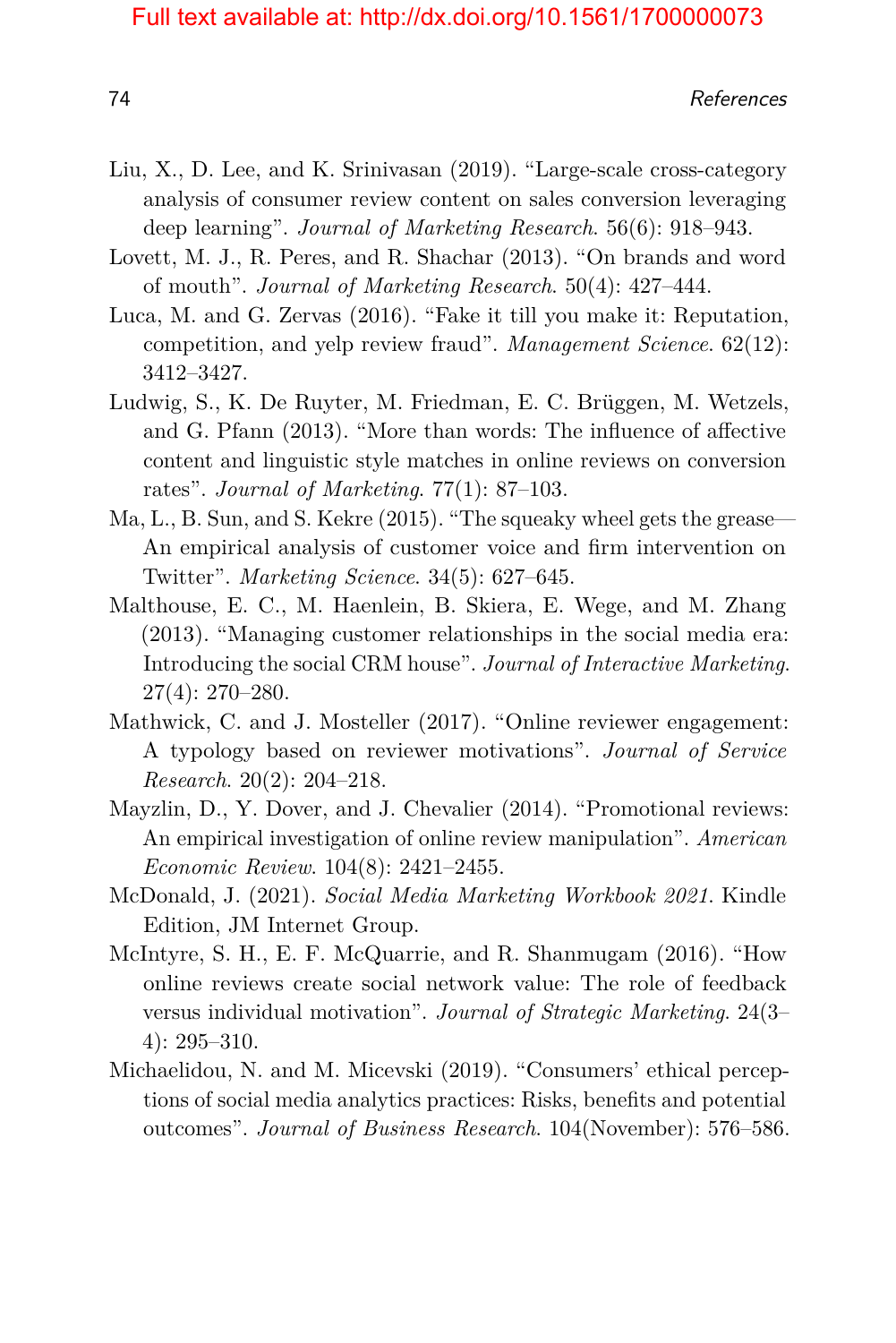- Misirlis, N. and M. Vlachopoulou (2018). "Social media metrics and analytics in marketing—S3M: A mapping literature review". *International Journal of Information Management*. 38(1): 270–276.
- Missikoff, M. and R. Navigli (2002). *Integrated Approach to Web Ontology Learning and Engineering*. IEEE Computer. 54–57.
- Mitchell, T. M. (1997). *Machine Learning*. McGraw-Hill.
- Moe, W. W., O. Netzer, and D. A. Schweidel (2017). "Social media analytics". In: *Handbook of Marketing Decision Models*. Chapter 16, 483–504.
- Moe, W. W. and D. A. Schweidel (2017). "Opportunities for innovation in social media analytics". *Journal of Product Innovation Management*. 34(5): 697–702.
- Moe, W. W. and M. Trusov (2011). "The value of social dynamics in online product ratings forums". *Journal of Marketing Research*. 48(3): 444–456.
- Moon, S. and W. A. Kamakura (2017). "A picture is worth a thousand words: Translating product reviews into a product positioning map". *International Journal of Research in Marketing*. 34(1): 265–285.
- Moon, S., M.-Y. Kim, and P. K. Bergey (2019). "Estimating deception in consumer reviews based on extreme terms: Comparison analysis of open vs. closed hotel reservation platforms". *Journal of Business Research*. 102(September): 83–96.
- Moon, S., M.-Y. Kim, and D. Iacobucci (2021). "Content analysis of fake consumer reviews by survey-based text categorization". *International Journal of Research in Marketing*. 38(2): 343–364.
- Moon, S., Y. Park, and Y. S. Kim (2014). "The impact of text product reviews on sales". *European Journal of Marketing*. 48(11/12): 2176– 2197.
- Mostafa, M. M. (2013). "More than words: Social networks' text mining for consumer brand sentiments". *Expert Systems with Applications*. 40(10): 4241–4251.
- Mu, J., E. Thomas, J. Qi, and Y. Tan (2018). "Online group influence and digital product consumption". *Journal of the Academy of Marketing Science*. 46(5): 921–947.
- Murphy, K. P. (2012). *Machine Learning: A Probabilistic Perspective*. MIT Press.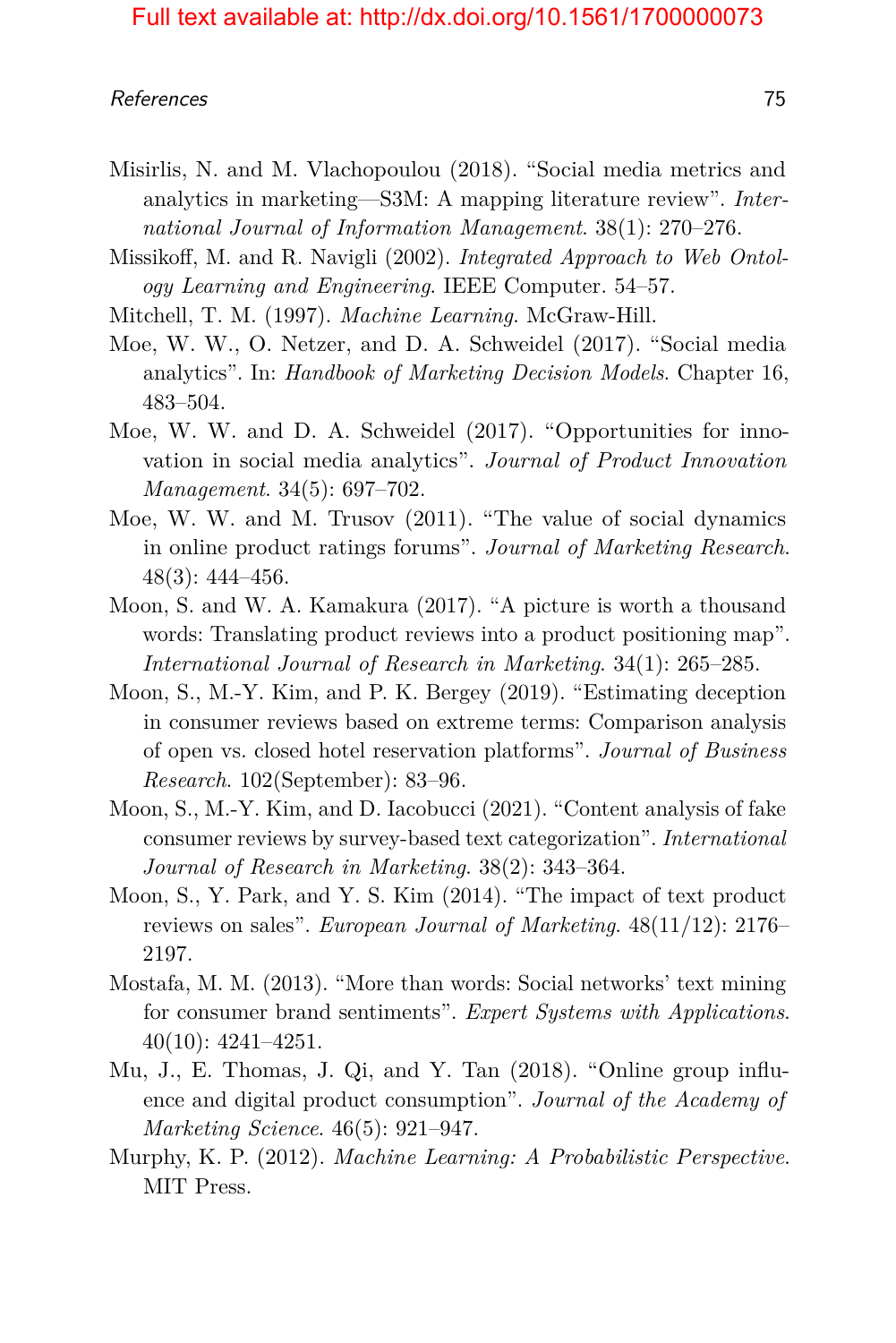- Nanne, A. J., M. L. Antheunis, C. G. van der Lee, E. O. Postma, S. Wubben, and G. van Noort (2020). "The use of computer vision to analyze brand-related user generated image content". *Journal of Interactive Marketing*. 50: 156–167.
- Naylor, R. W., C. P. Lamberton, and D. A. Norton (2011). "Seeing ourselves in others: Reviewer ambiguity, egocentric anchoring, and persuasion". *Journal of Marketing Research*. 48(3): 617–631.
- Netzer, O., R. Feldman, J. Goldenberg, and M. Fresko (2012). "Mine your own business: Market structure surveillance through text mining". *Marketing Science*. 31(3): 521–543.
- Oh, C., S. Sasser, and S. Almahmoud (2015). "Social media analytics framework: The case of Twitter and super bowl ads". *Journal of Information Technology Management*. 26(1): 1–18.
- Oh, H. J., E. Ozkaya, and R. LaRose (2014). "How does online social networking enhance life satisfaction? The relationships among online supportive interaction, affect, perceived social support, sense of community, and life satisfaction". *Computers in Human Behavior*. 30(January): 69–78.
- Ordenes, F. V., S. Ludwig, K. De Ruyter, D. Grewal, and M. Wetzels (2017). "Unveiling what is written in the stars: Analyzing explicit, implicit, and discourse patterns of sentiment in social media". *Journal of Consumer Research*. 43(6): 875–894.
- Osborne, P. and D. Ballantyne (2012). "The paradigmatic pitfalls of customer-centric marketing". *Marketing Theory*. 12(2): 155–172.
- Oulasvirta, A., T. Suomalainen, J. Hamari, A. Lampinen, and K. Karvonen (2014). "Transparency of intentions decreases privacy concerns in ubiquitous surveillance". *Cyberpsychology, Behavior, and Social Networking*. 17(10): 633–638.
- Paek, H. J., T. Hove, Y. Jung, and R. T. Cole (2013). "Engagement across three social media platforms: An exploratory study of a cause-related PR campaign". *Public Relations Review*. 39(5): 526– 533.
- Pang, B. and L. Lee (2008). "Opinion mining and sentiment analysis". *Foundations and Trends® in Information Retrieval*. 2(1–2): 1–135.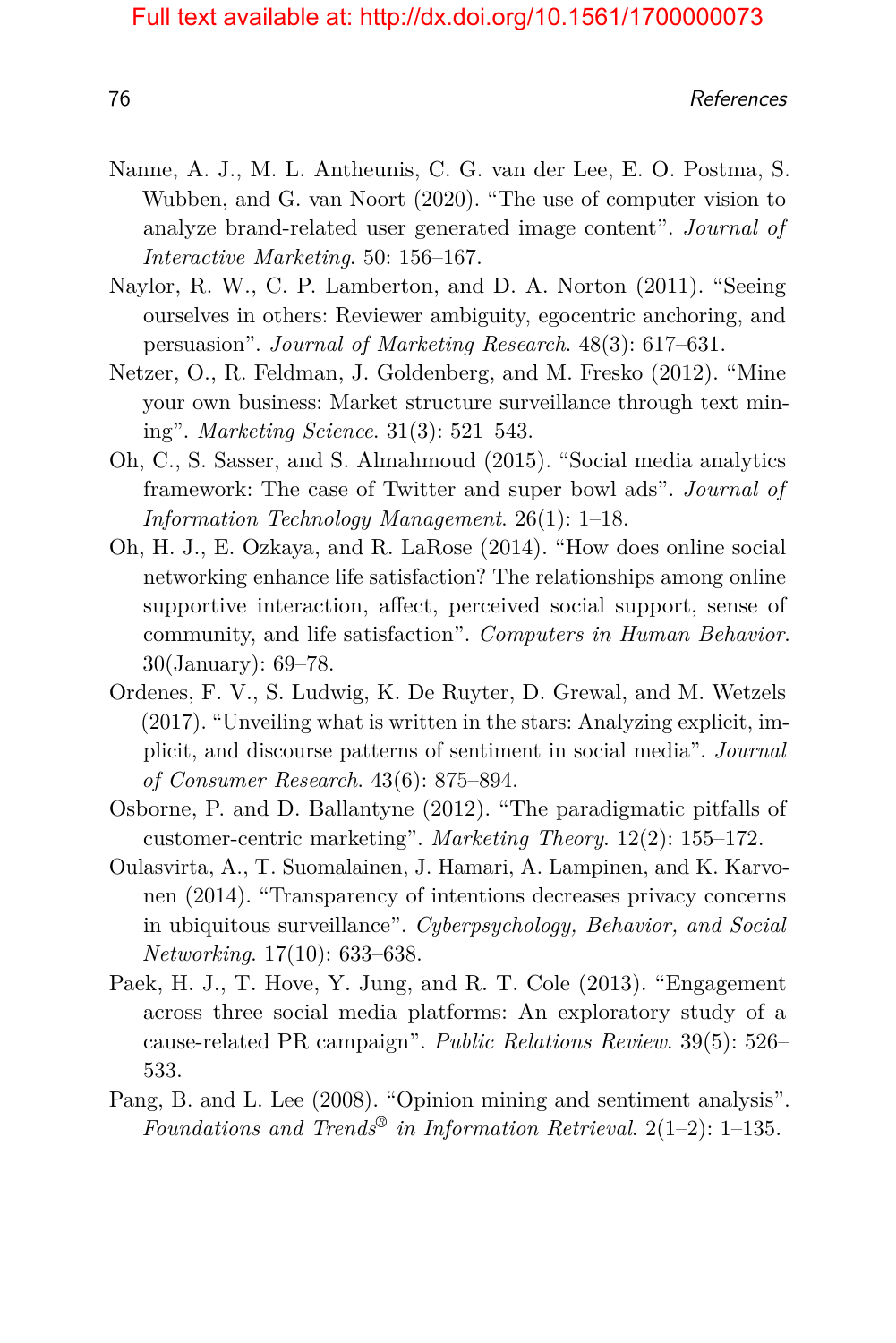- Pauwels, K., Z. Aksehirli, and A. Lackman (2016). "Like the ad or the brand? Marketing stimulates different electronic word-of-mouth content to drive online and offline performance". *International Journal of Research in Marketing*. 33(3): 639–655.
- Pennebaker, J. W., R. L. Boyd, K. Jordan, and K. Blackburn (2015). *The Development and Psychometric Properties of LIWC2015*. University of Texas at Austin.
- Pennycook, G. and D. G. Rand (2019). "Fighting misinformation on social media using crowdsourced judgments of news source quality". *Proceedings of the National Academy of Sciences of the United States of America*. 116(7): 2521–2526.
- Punj, G. (2017). "Consumer intentions to falsify personal information online: Unethical or justifiable?" *Journal of Marketing Management*. 33(15–16): 1402–1412.
- Qiu, L., H. Rui, and A. B. Whinston (2014). "Effects of social networks on prediction markets: Examination in a controlled experiment". *Journal of Management Information Systems*. 30(4): 235–268.
- Ribarsky, W., D. X. Wang, and W. Dou (2014). "Social media analytics for competitive advantage". *Computer and Graphics*. 38(February): 328–331.
- Riquelme, I. P., S. Román, and D. Iacobucci (2019). "Perceived deception in online consumer reviews: Antecedents, consequences, and moderators". In: *Review of Marketing Research: Marketing in a Digital World*. Ed. by A. Rindfleisch and A. Mater. Vol. 16. Emerald. 141–166.
- Rocklage, M. D. and R. H. Fazio (2020). "The enhancing versus backfiring effects of positive emotion in consumer reviews". *Journal of Marketing Research*. 57(2): 332–352.
- Rust, R. T., W. Rand, M.-H. Huang, A. T. Stephen, G. Brooks, and T. Chabuk (2021). "Real-time brand reputation tracking using social media". *Journal of Marketing*. 85(4): 21–43.
- Sacha, D., A. Stoffel, F. Stoffel, B. C. Kwon, G. Ellis, and D. A. Keim (2014). "Knowledge generation model for visual analytics". *IEEE Transactions on Visualization and Computer Graphics*. 20: 1604– 1613.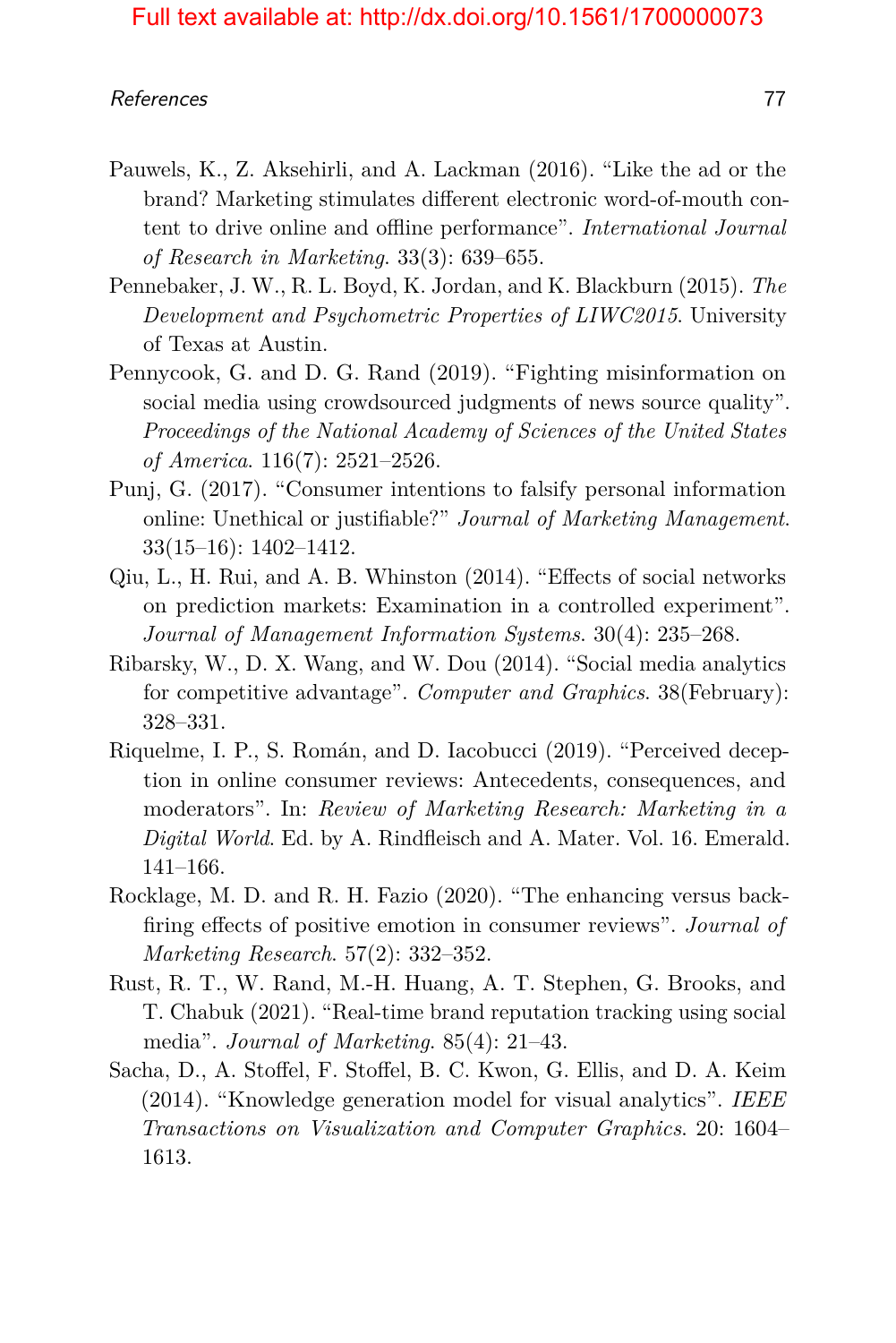- Saxton, G. D. and L. Wang (2014). "The social network effect: The determinants of giving through social media". *Nonprofit and Voluntary Sector Quarterly*. 43(5): 850–868.
- Schneider, M. J. and D. Iacobucci (2020). "Protecting survey data on a consumer level". *Journal of Marketing Analytics*. 8: 3–17.
- Schweidel, D. A. and W. W. Moe (2014). "Listening in on social media: A joint model of sentiment and venue format choice". *Journal of Marketing Research*. 51(4): 387–402.
- Scott, J. (2017). *Social Network Analysis*. 4th edition. Thousand Oaks, CA: Sage Publications.
- Simon, H. A. (1977). *The New Science of Management Decision*. Revised Edition, Prentice-Hall, NJ.
- Sinha, V., K. S. Subramanian, S. Bhattacharya, and K. Chaudhuri (2012). "The contemporary framework on social media analytics as an emerging tool for behavior informatics, HR analytics and business process". *Management: Journal of Contemporary Management Issues*. 17(2): 65–84.
- Sivarajah, U., Z. Irani, S. Gupta, and K. Mahroof (2020). "Role of big data and social media analytics for business to business sustainability: A participatory web context". *Industrial Marketing Management*. 86(April): 163–179.
- Smith, C. N. and H. H. Seitz (2019). "Correcting misinformation about neuroscience via social media". *Science Communication*. 41(6): 790– 819.
- Soucek, B. (1991). *Neural and Intelligent Systems Integration*. New York: John Wiley and Sons.
- Sponder, M. (2012). *Social Media Analytics: Effective Tools for Building, Interpreting, and Using Metrics*. Kindle Edition, McGraw Hill.
- Stephen, A. T. (2016). "The role of digital and social media marketing in consumer behavior". *Current Opinion in Psychology*. 10: 17–21.
- Stephen, A. T. and J. Galak (2012). "The effects of traditional and social earned media on sales: A study of a microlending marketplace". *Journal of Marketing Research*. 49(5): 624–639.
- Sutton, R. S. and A. G. Barto (2018). *Reinforcement Learning: An Introduction*. MIT Press.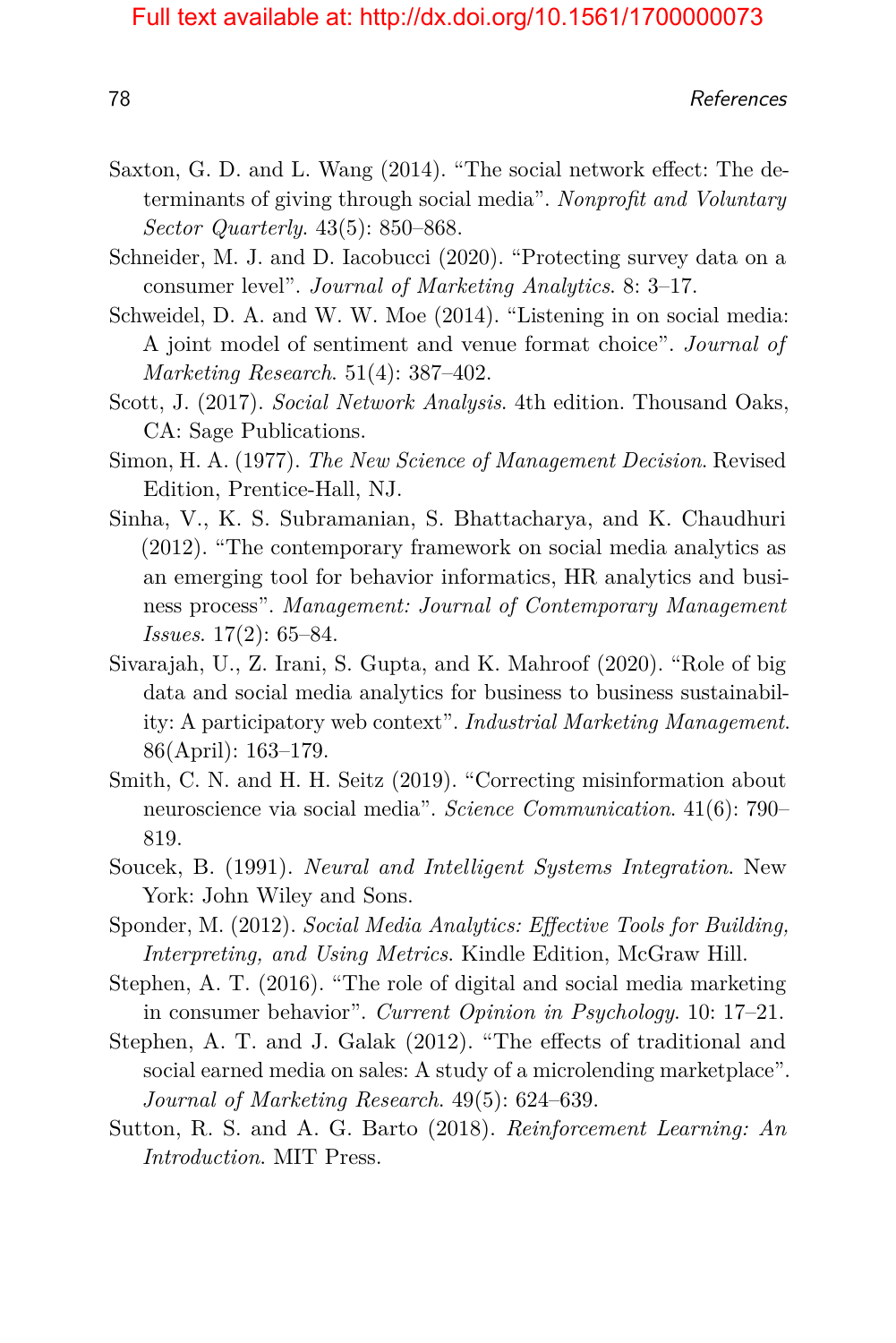- Thomas, J. and K. Cook (2005). *Illuminating the Path: The Research and Development Agenda for Visual Analytics*. Richland, WA, USA: Pacific Northwest National Laboratory.
- Tirunillai, S. and G. J. Tellis (2012). "Does chatter really matter? Dynamics of user-generated content and stock performance". *Marketing Science*. 31(2): 198–215.
- Tirunillai, S. and G. J. Tellis (2014). "Mining marketing meaning from online chatter: Strategic brand analysis of big data using latent dirichlet allocation". *Journal of Marketing Research*. 51(4): 463–479.
- Toubia, O. and O. Netzer (2017). "Idea generation, creativity, and prototypicality". *Marketing Science*. 36(1): 1–20.
- Trusov, M., R. E. Bucklin, and K. Pauwels (2009). "Effects of wordof-mouth versus traditional marketing: Findings from an internet social networking site". *Journal of Marketing*. 73(5): 90–102.
- Tsimonis, G. and S. Dimitriadis (2014). "Brand strategies in social media". *Marketing Intelligence and Planning*. 32(3): 328–344.
- van Gerven, M. and S. Bohte (2018). *Artificial Neural Networks as Models of Neural Information Processing*. Lausanne, Switzerland: Frontiers Media.
- Verhoef, P., E. Kooge, and N. Walk (2015). *Creating Value with Big Data Analytics: Making Smarter Marketing Decisions*. London: Routledge.
- Wang, Y., Q. Deng, M. Rod, and S. Ji (2020). "A thematic exploration of social medial analytics in marketing research and an agenda for future inquiry". *Journal of Strategic Marketing*. (April): 1–21.
- Wasserman, S. and K. Faust (1994). *Social Network Analysis: Methods and Applications*. Cambridge, UK: Cambridge University Press.
- Wu, X., X. Zhu, G.-Q. Wu, and W. Ding (2014). "Data mining with big data". *IEEE Transactions on Knowledge and Data Engineering*. 26(1): 97–107.
- <span id="page-29-0"></span>Yu, M., Z. Li, Z. Yu, J. He, and J. Zhou (2020). "Communication related health crisis on social media: A case of COVID-19 outbreak". *Current Issues in Tourism*, ahead-of-print.
- Yu, Y., W. Duan, and Q. Cao (2013). "The impact of social and conventional media on firm equity value: A sentiment analysis approach". *Decision Support Systems*. 55(4): 919–926.